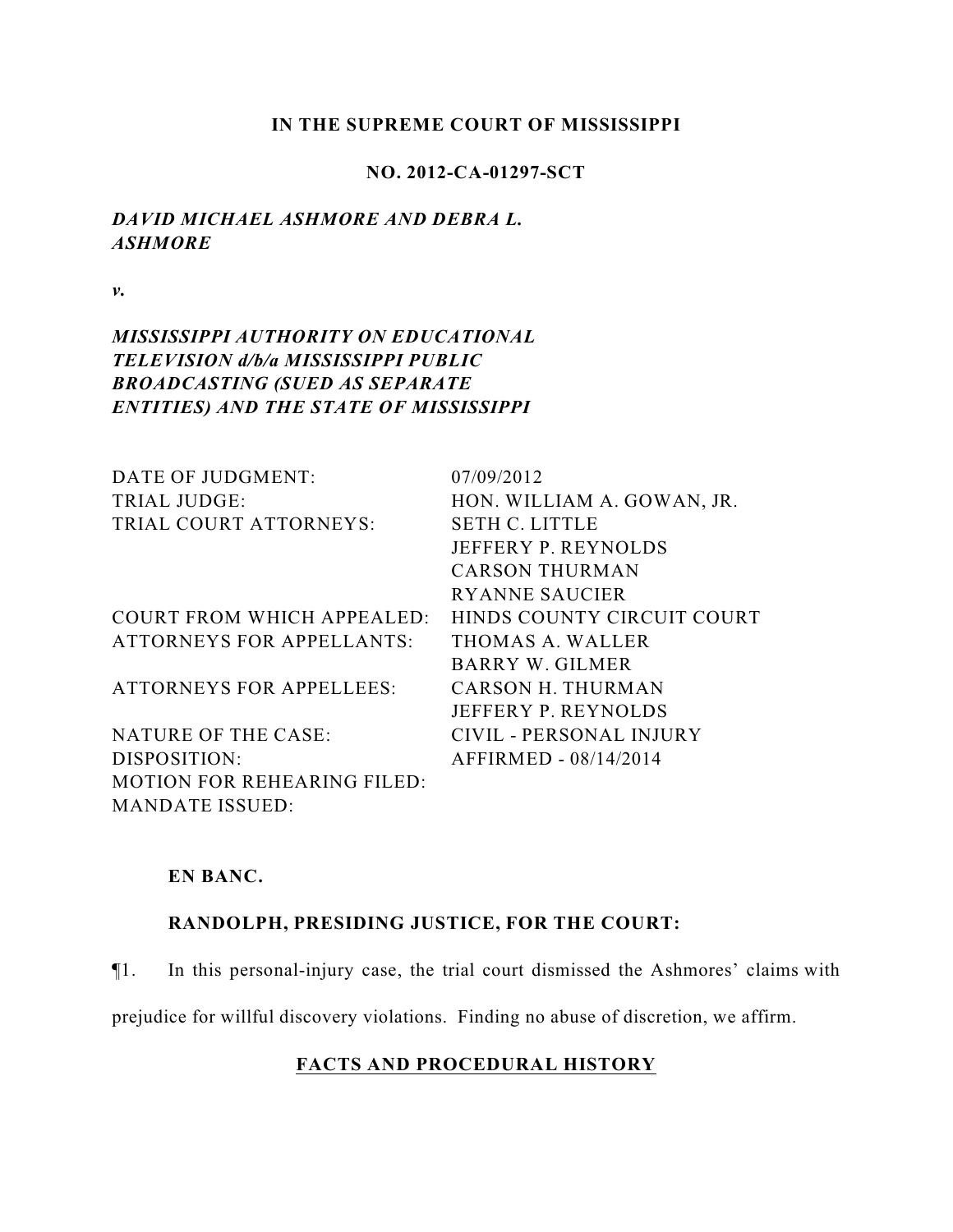¶2. David Ashmore and his wife Debra Ashmore sued for injuries they alleged resulted from a motor-vehicle accident with a vehicle driven by an employee of the Mississippi Authority on Educational Television. David sought damages for personal injuries that he allegedly suffered to his right and left knees, back, neck, and upper arms. Debra sought damages for loss of David's services, companionship, and consortium; rendering of nursing care and services to David; emotional distress; and loss of enjoyment of life.

 $\P$ 3. After the Ashmores filed their complaint, the parties engaged in discovery.<sup>1</sup> Two years after the Ashmores filed suit, the Mississippi Defendants filed a Motion to Dismiss as a Sanction for the Plaintiffs' Repeated False Sworn Testimony. In the motion, the Mississippi Defendants argued before the trial court that the Ashmores provided a "pattern of false testimony" that "str[uck] to the core of the material issues in this lawsuit" regarding: (1) David's medical history – including knee surgeries, a back injury, and a left-leg injury; (2) the bases of David's disability; and (3) whether Debra sought similar "nursing care and services" damages in a separate nursing-home-negligence suit involving her father. In response, the Ashmores argued that any inconsistencies between David's medical history and the interrogatory responses were resolved by the Ashmores' deposition testimony.

¶4. A hearing for the motion was held on June 8, 2012. Attorneys for both sides presented argument at the hearing, without affidavits or testimony from the Ashmores. The

<sup>&</sup>lt;sup>1</sup>During discovery, the trial court granted the Mississippi State Board of Education's motion for summary judgment, dismissing it from the case, leaving as the defendants the Mississippi Authority on Educational Television and the State of Mississippi ("Mississippi Defendants").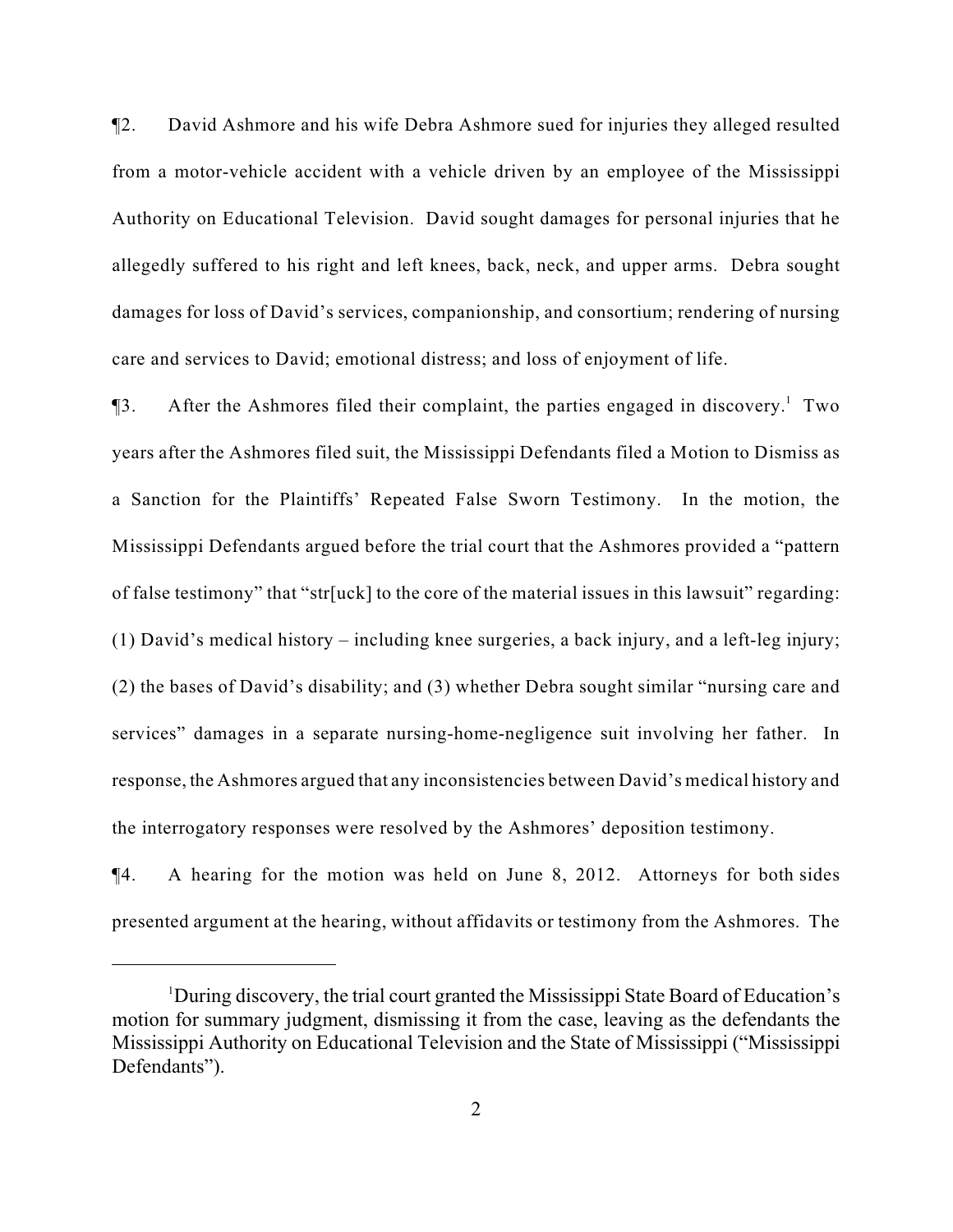Mississippi Defendants submitted that David's interrogatory responses omitted material details of David's medical history. Specifically, the Mississippi Defendants pointed out that David had failed to disclose a previous back injury, previous surgeries to his right and left knees, and an injury to David's left leg that occurred after the motor-vehicle accident. The Mississippi Defendants submitted the following interrogatories and responses to the trial court:

**INTERROGATORY NO. 16:** Please state whether you sustained a personal injury, had any accidents, or suffered from any serious illness, diseases, or mental health disorders *prior or subsequent* to the incident in question.

(Emphasis added.) David responded to the interrogatory three times.<sup>2</sup> The first two responses listed no previous or subsequent injuries to the areas of the body to which David claimed injuries in the present case; and the second supplemental response stated that David

<sup>&</sup>lt;sup>2</sup>The answers to the interrogatories are as follows:

**ANSWER TO INTERROGATORY NO. 16:** Plaintiff would state that he has not previously received any injuries prior to the subject motor vehicle accident which affected the same part or parts of his body as the injuries which were incurred as a result of the subject motor vehicle accident. This answer may be supplemented.

**SUPPLEMENTAL ANSWER TO INTERROGATORY NO. 16:** Plaintiff has not previously received any injuries prior to the subject motor vehicle accident which affected the same part or parts of his body as the injuries which were incurred as a result of the subject motor vehicle accident.

**SECOND SUPPLEMENTAL ANSWER TO INTERROGATORY NO. 16:** Plaintiff would state that in the five (5) years prior to the subject motor vehicle accident, Plaintiff had been diagnosed with: [c]oronary heart disease, . . . [and] [k]idney stones. Since the date of the subject motor vehicle accident, Plaintiff has not suffered from any major illness, disease, or mental health condition.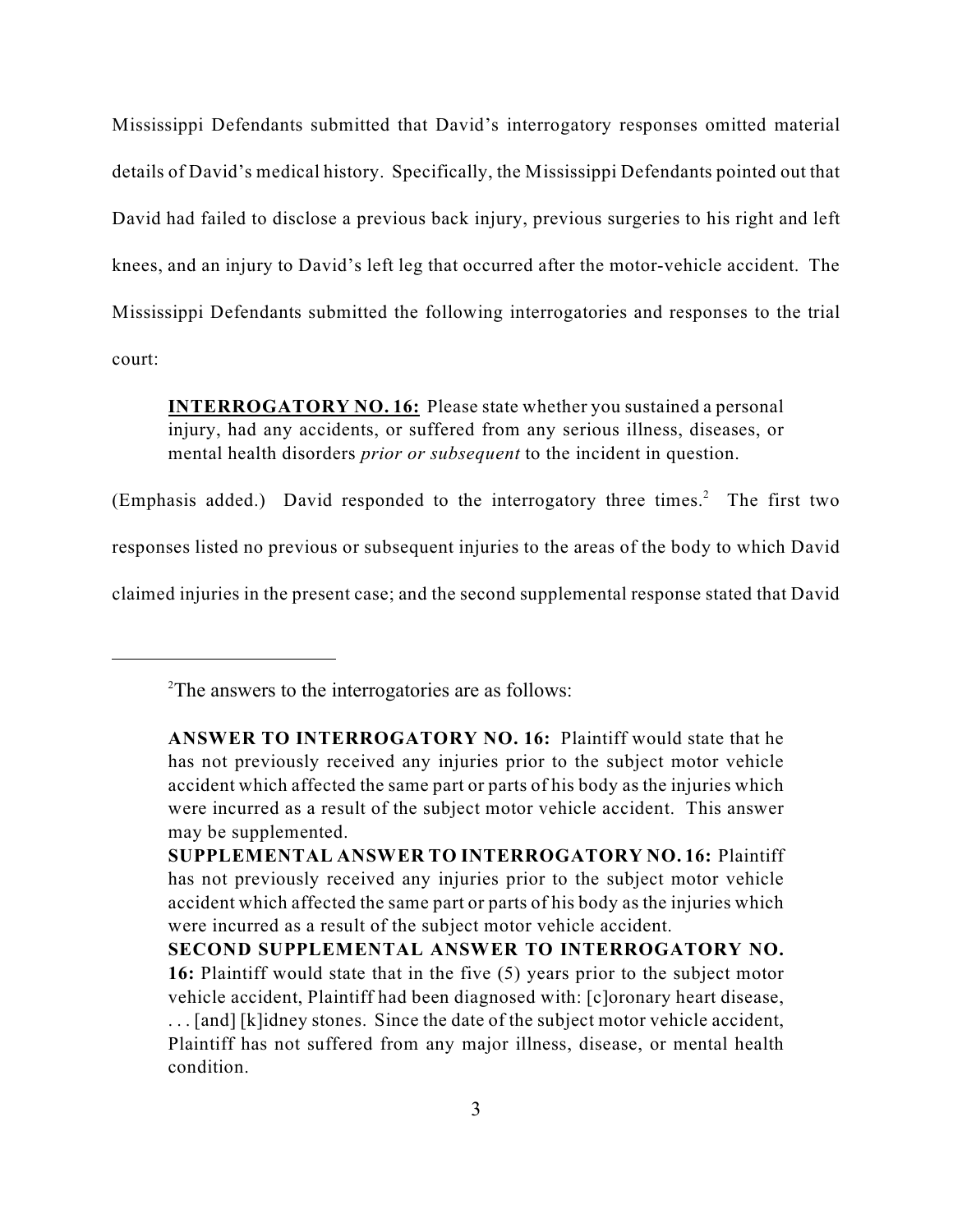had heart surgery and kidney stone surgery prior to the accident, but made no mention of any previous back or leg injuries or subsequent leg injuries. During David's deposition, the Mississippi Defendants questioned David about each of these items. David admitted to previous back injuries, having surgery on his right knee, and injuring his left leg approximately one month after the accident. But David consistently denied having surgery on his left knee prior to the accident.

¶5. The Mississippi Defendants also submitted that the Ashmores provided false deposition testimony regarding the basis of David's disability. David and Debra both stated in their depositions that David's disability was solely based on injuries resulting from the motor-vehicle accident. But during the discovery phase, David filed for Social Security disability. The Social Security application asked what illnesses, injuries, and/or conditions limited David's ability to work. David replied that a number of conditions, including heart problems, diabetes, hypertension, and gout, limited his ability to work, *inter alia*. The Social Security Administration found that David was disabled; his explanation of determination stated "[y]ou state you are disabled and unable to work because of multiple [sic] vehicle injuries, heart, diabetes, hypertension, gout."

¶6. Finally, the Mississippi Defendants argued that Debra failed to disclose that she was seeking similar damages in an unrelated nursing-home-negligence case involving her father. The Mississippi Defendants submitted that Debra's September 26, 2011, interrogatory response in the nursing-home-negligence case failed to disclose that Debra was seeking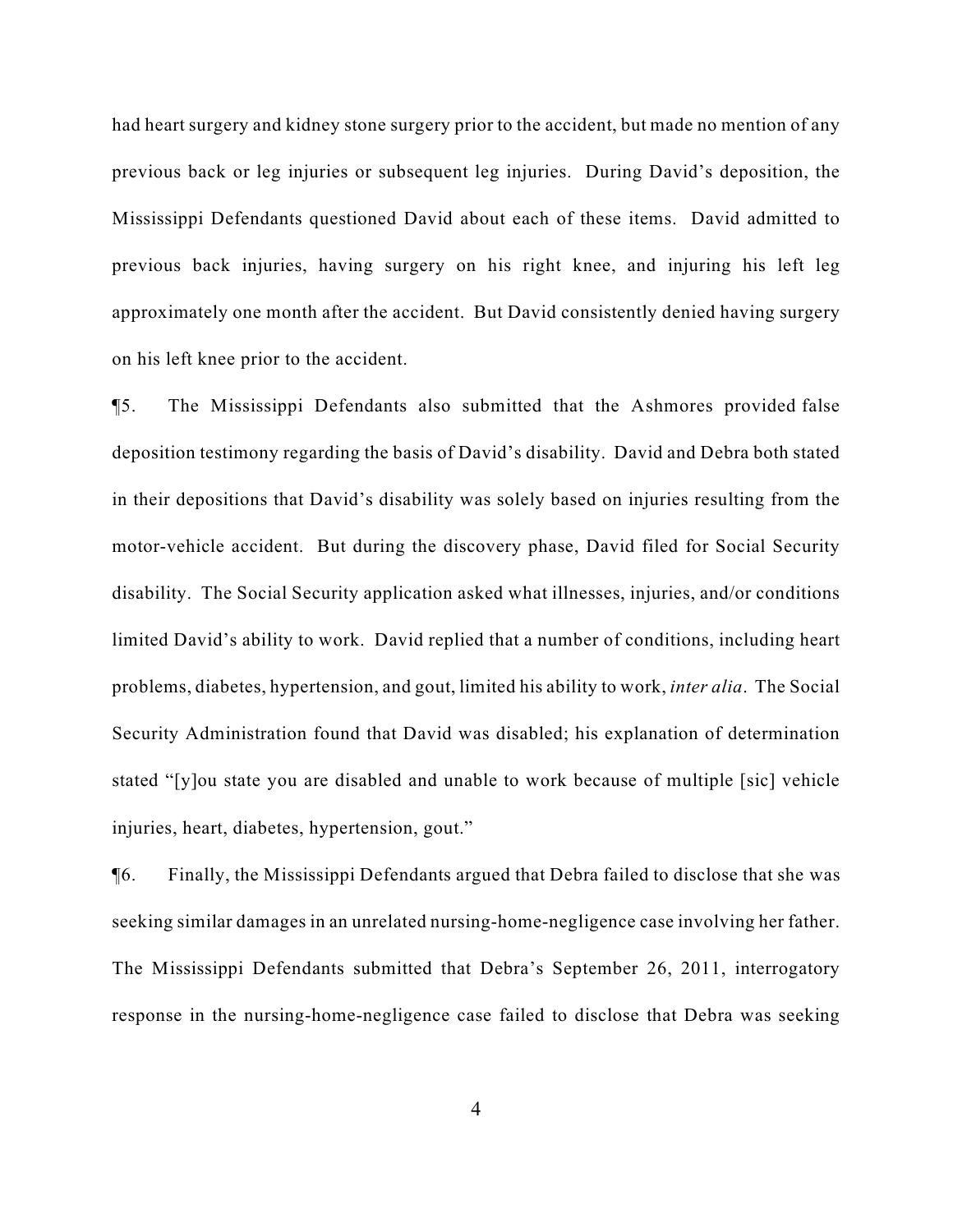damages for mental and emotional distress in the present case.<sup>3</sup> In addition to seeking damages for nursing services rendered to David and her father, Debra sought damages for mental and emotional distress in both cases. Yet, in her deposition in the case *sub judice*, the Mississippi Defendants asked Debra if she was seeking damages for her nursing services in the nursing-home-negligence case. Debra stated that she was not.

¶7. In addition to presenting the evidence discussed *supra*, the Mississippi Defendants submitted a medical report revealing that David had left-knee surgery prior to the accident. At the hearing, Ashmore's attorney, *inter alia*, admitted that David had surgery on both knees,<sup>4</sup> prompting the court to inquire "how not disclosing . . . two knee surgeries, regardless of what caused them, is not hiding the ball."

<sup>&</sup>lt;sup>3</sup>Debra's interrogatory and answer:

**INTERROGATORY NO. 22:** Have you, Ms. Ashmore, suffered or been treated for "mental pain, anguish (or) emotional distress," or a "loss of enjoyment of life" prior to October 3, 2007 or due to any matter unrelated to Mr. Henderson's stay at MSVH? If so, give the details of such, the dates of any visits to medical or psychological professionals, and the name(s) of who you saw.

**ANSWER TO INTERROGATORY NO. 22:** Ms. Ashmore has suffered mental pain and anguish, emotional distress and loss of enjoyment of life due to the injuries suffered by Leonard Henderson as a result of the negligence of the Defendants. Ms. Ashmore has not been treated by a doctor for mental pain and anguish, emotional distress, or loss of enjoyment of life.

<sup>&</sup>lt;sup>4</sup>David's attorney stated that the left-knee surgery was the result of "a volleyball" injury."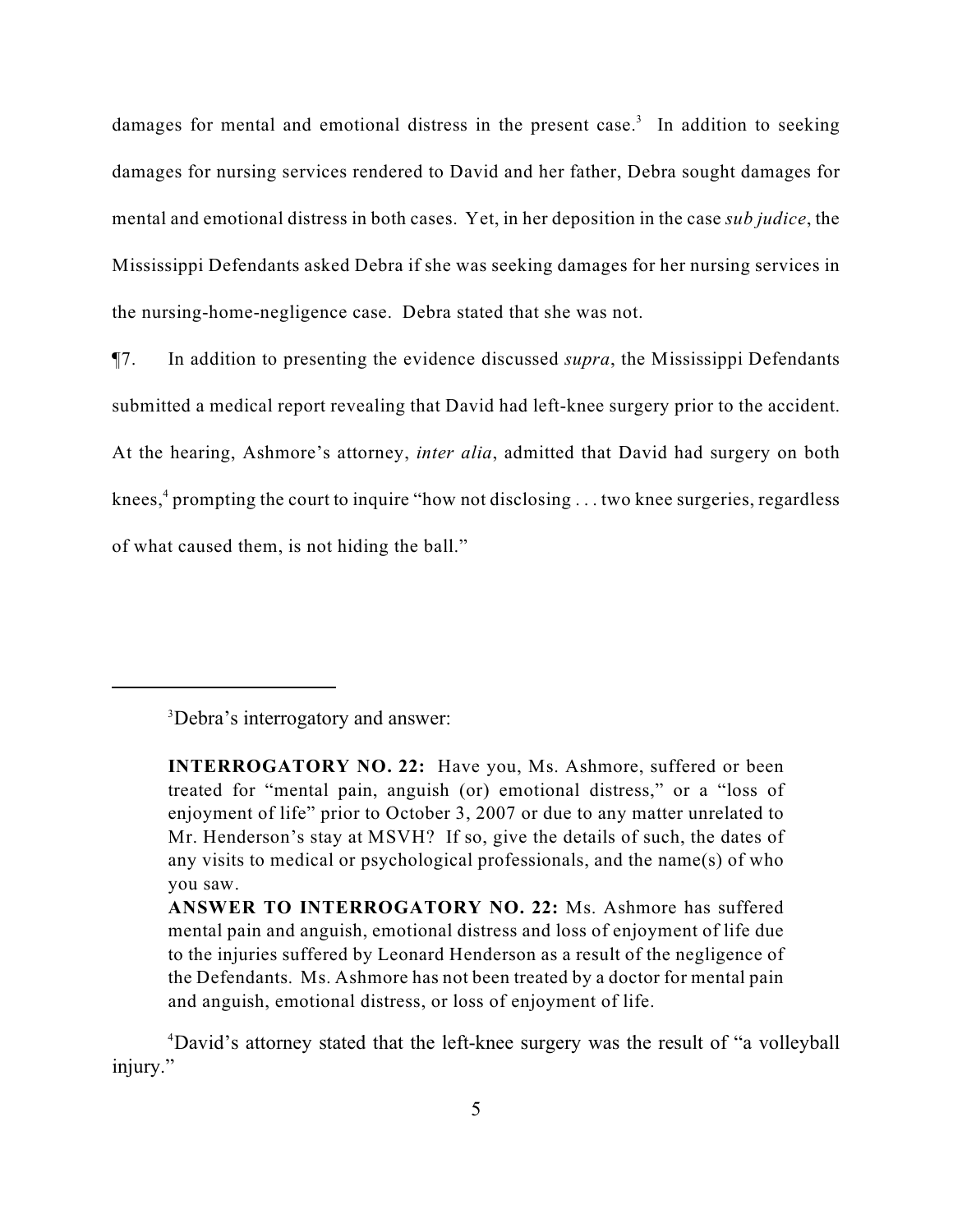**[8.** On July 10, 2012, the trial court, citing *Pierce v. Heritage Properties, Inc.*<sup>5</sup> and *Scoggins v. Ellzey Beverages*, <sup>6</sup> entered an order granting the Mississippi Defendants' motion, finding that the Ashmores' deposition testimony contained "wilful misrepresentations," and further finding that such misrepresentations represented a "deliberate attempt to subvert the judicial process." The Ashmores now appeal, claiming that the trial court abused its discretion in granting the Mississippi Defendants' Motion to Dismiss.

#### **STANDARD OF REVIEW**

¶9. Trial courts are afforded broad discretion in discovery matters, and this Court will not

overturn a trial court's decision unless there is an abuse of discretion:

The decision to impose sanctions for discovery abuse is vested in the trial court's discretion. The provisions for imposing sanctions are designed to give the court great latitude. The power to dismiss is inherent in any court of law or equity, being a means necessary for orderly expedition of justice and the court's control of its own docket. Nevertheless, the trial court should dismiss a cause of action for failure to comply with discovery only under the most extreme circumstances.

Such dismissals by the trial court are reviewed under an abuse of discretion standard. When this Court reviews a decision that is within the trial court's discretion, it first asks if the court below applied the correct legal standard. If the trial court applied the right standard, then this Court considers whether the decision was one of several reasonable ones which could have been made.

*Pierce*, 688 So. 2d at 1388 (citations omitted).

## **ANALYSIS**

 ${}^{5}$ Pierce v. Heritage Properties, Inc., 688 So. 2d 1385 (Miss. 1997).

*Scoggins v. Ellzey Beverages, Inc.*, 743 So. 2d 990, 997 (Miss. 1999). 6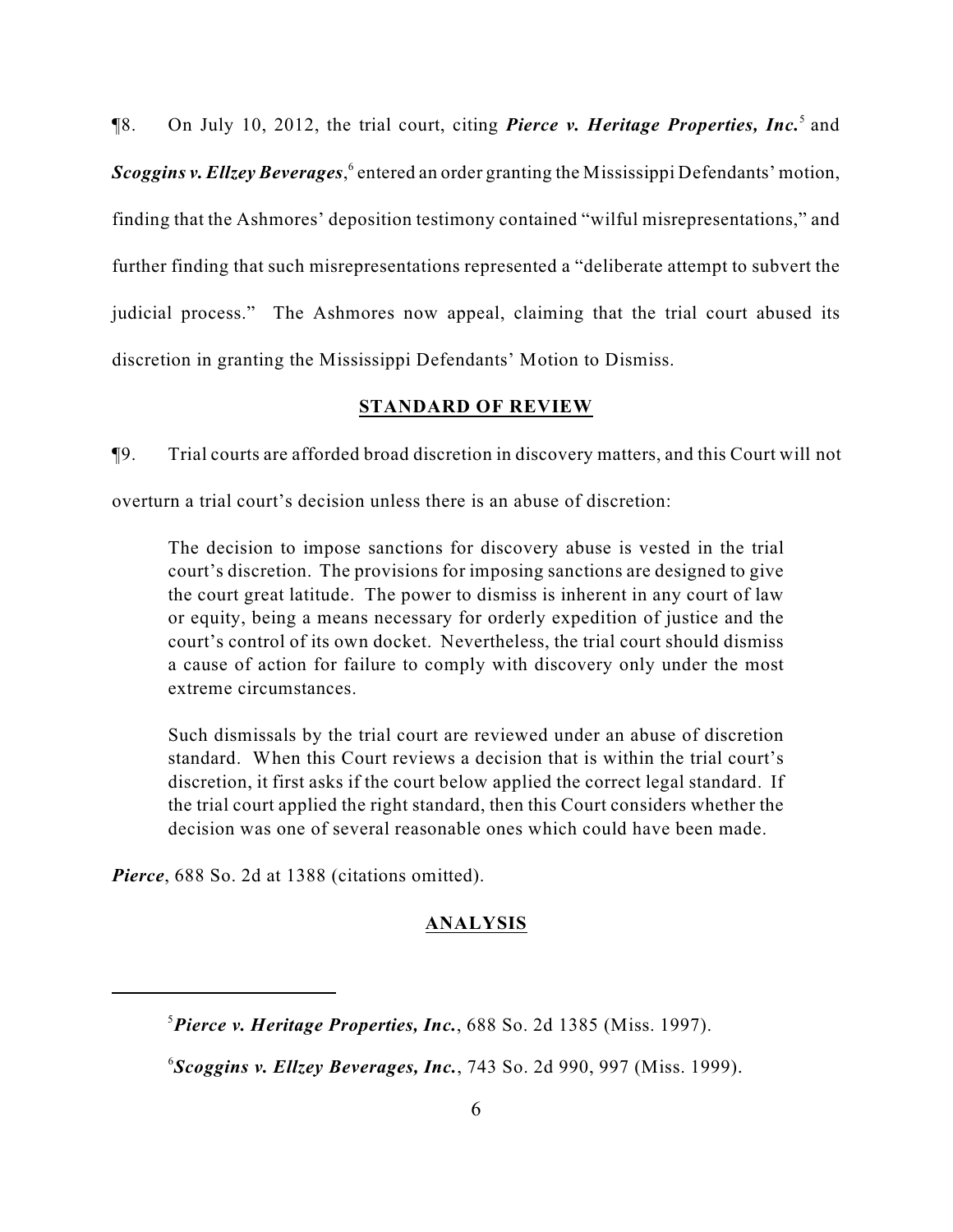¶10. This Court empowered trial courts with the discretionary authority to sanction, including the authority to dismiss an action, *inter alia*. M.R.C.P. 37. In *Pierce*, we applied the following considerations for determining whether a trial court abused its discretion under Rule 37 by dismissing with prejudice:

First, dismissal is authorized only when the failure to comply with the court's order results from wilfulness or bad faith, and not from the inability to comply. Dismissal is proper only in situation [sic] where the deterrent value of Rule 37 cannot be substantially achieved by the use of less drastic sanctions. Another consideration is whether the other party's preparation for trial was substantially prejudiced. Finally, dismissal may be inappropriate when neglect is plainly attributable to an attorney rather than a blameless client, or when a party's simple negligence is grounded in confusion or sincere misunderstanding of the court's orders.

*Id.* at 1389 (quoting *Batson v. Neal Spelce Assocs. Inc.*, 765 F. 2d 511, 514 (5th Cir.

1985)).This Court has affirmed the trial court's discretionary authority to dismiss given similar egregious conduct by a party, as in this case. *Beck v. Sapet*, 937 So. 2d 945, 946 (Miss. 2006); *Allen v. Nat'l R.R. Passenger Corp.*, 934 So. 2d 1006, 1008 (Miss. 2006); *Scoggins v. Ellzey Beverages, Inc.*, 743 So. 2d 990, 997 (Miss. 1999); *Pierce*, 688 So. 2d 1385. The Court of Appeals followed our rulings in *Conklin v. Boyd Gaming Corp.*, 75 So. 3d 589, 595 (Miss. Ct. App. 2011), by affirming dismissal as a sanction due to the trial court's finding that the plaintiff engaged in a repeated course of conduct of providing false answers and failing to disclose relevant information.

¶11. In short, if the trial court applies the "correct legal standard," we must affirm the decision, regardless of what any one of us individually might have ruled had we been the judge, unless there is a "definite and firm conviction that the court below committed clear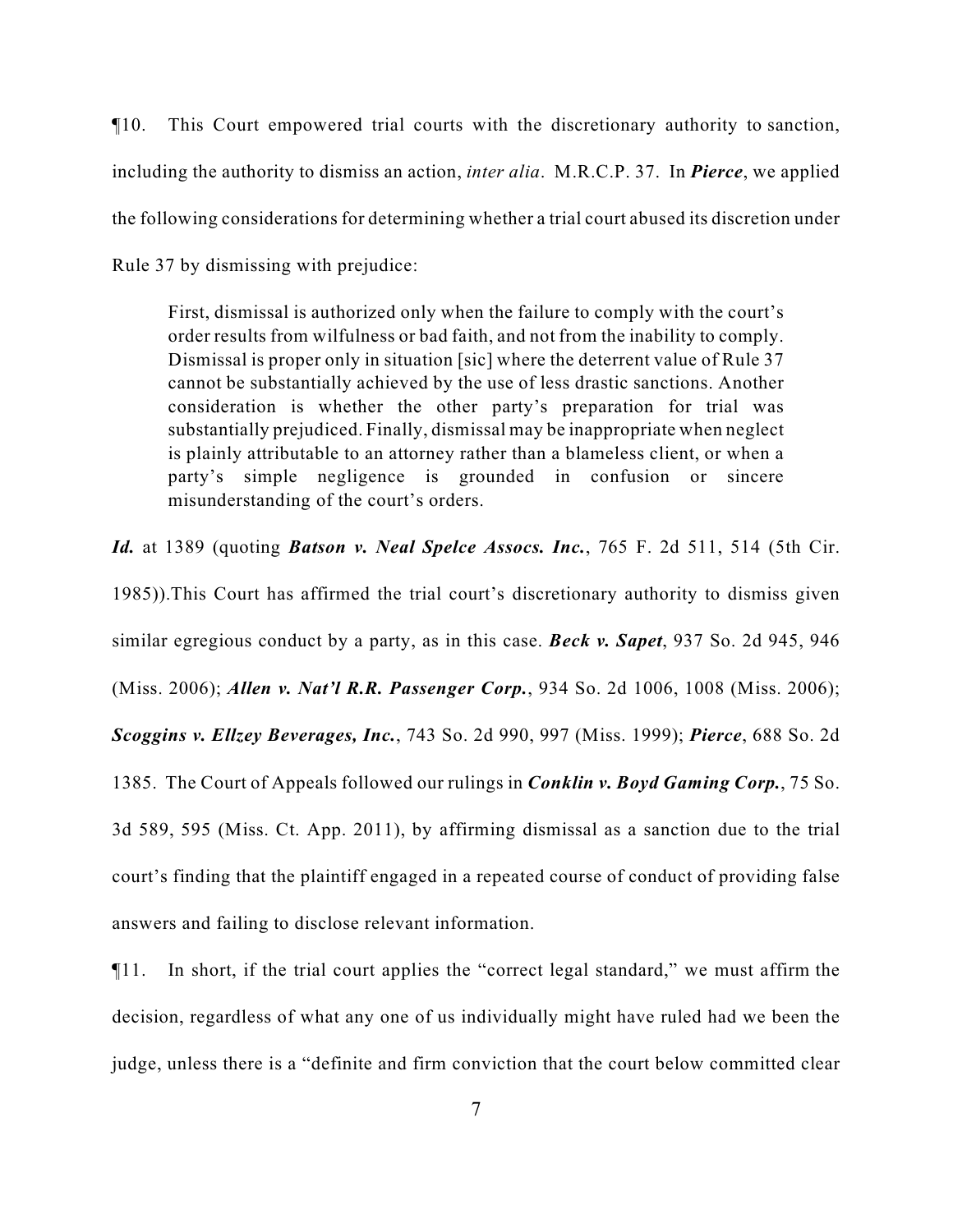error." *See City of Jackson v. Rhaly*, 95 So. 3d 602, 607 (Miss. 2012) (citations omitted). Although reasonable minds might differ as to the disposition, there is no support in the record that the trial court failed to apply the correct legal standard in the case *sub judice*, for indeed, the trial judge cited our decisions in *Pierce* and *Scoggins* as authority, dispelling any notion of applying an incorrect standard. The trial judge relied upon the standard as announced by this Court. Abuse of discretion is the most deferential standard of review appellate courts employ. *See Fitch v. Valentine*, 959 So. 2d 1012, 1022 (Miss. 2007) ("this Court applies the deferential abuse of discretion standard of review"); *see also White v. Thompson*, 822 So. 2d 1125, 1128 (Miss. Ct. App. 2002) (abuse of discretion "is highly deferential").

¶12. The dissent engages in a de novo review of the matter considered and offers new conclusions not made by the trial judge. The dissent then grants zero deference to the trial court. Rather than acting with measured restraint in conducting appellate review, the dissent puts on the robe of a trial judge, scrutinizes the record, and declares that the trial court failed to conduct a comprehensive hearing. The dissent reweighs the competing claims, offering relief for the claimants, who exhibited a catch-me-if-you-can mentality for more than two years, and finally presents its own findings for the trial court's edification. There is no reference to "error" by the trial court, much less "clear error" or an "arbitrary" decision.

¶13. Abuse of discretion is the most deferential standard of review appellate courts employ. A finding of abuse of discretion absent a definite and firm identification of clear error violates time-honored standard-of-review principles. By superceding the discretion trial courts traditionally have been afforded, the dissent would erode the principle and resculpt the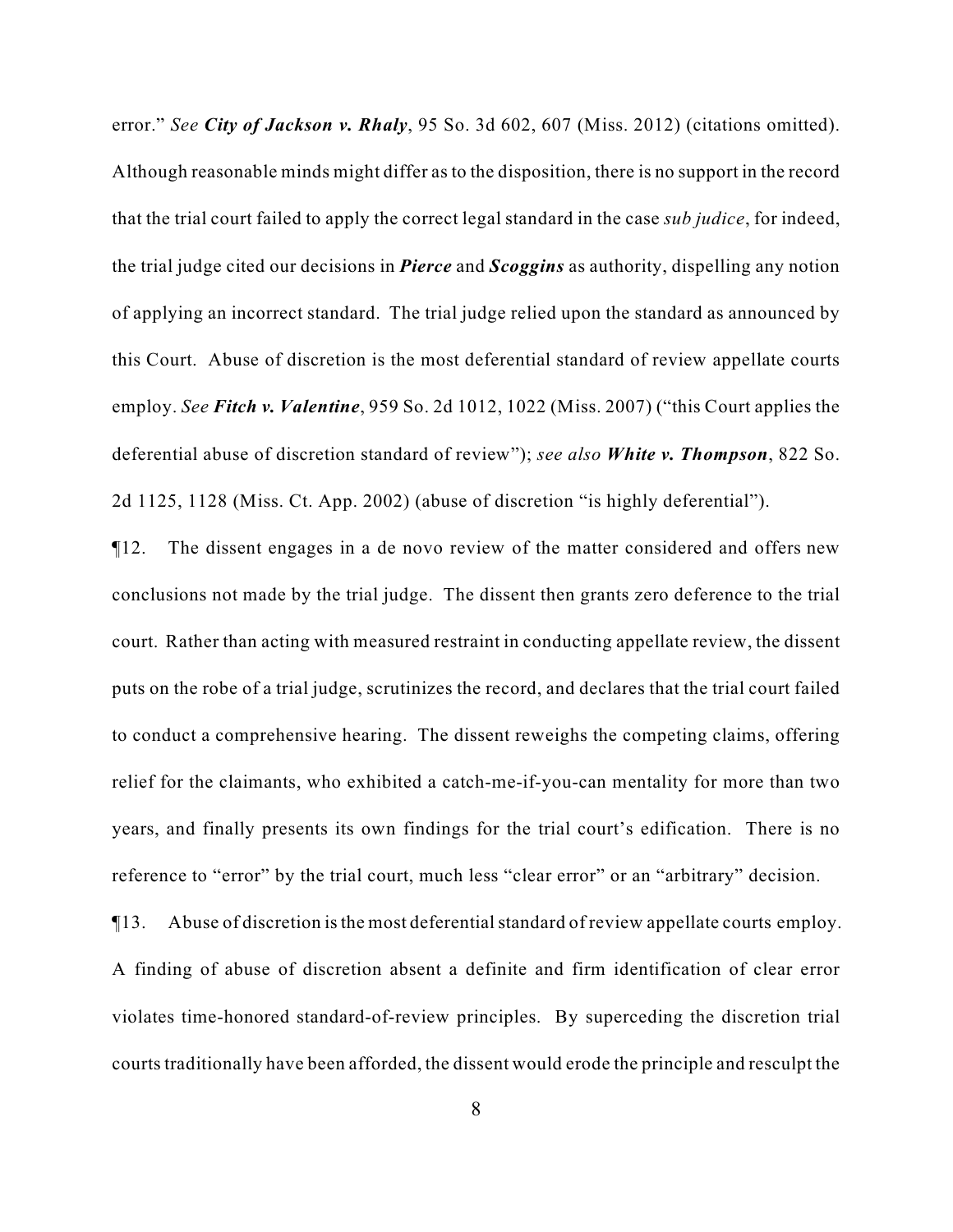result to another permissible option, an option the dissenting author would have selected had he been the trial judge. Such action eviscerates the principles of appellate review and renders "abuse of discretion" a standard of review in name only.

¶14. Rule 1 of the Mississippi Rules of Civil Procedure proposes that the purpose of the rules is to secure a "just" determination. The comments to Rule 1 state that "[t]he primary purpose of procedural rules should be to "*promote the ends of justice*." M.R.C.P. cmt. (emphasis added). Is not the "purpose of justice . . . the ascertainment of the truth[?]" *Hayden v. State*, 972 So. 2d 525, 538 (Miss. 2007) (Randolph, J., specially concurring). "Parties, like witnesses, are required to state the truth, the whole truth and nothing but the truth in answering written interrogatories." *Pierce*, 688 So. 2d at 1389 (citation omitted). Truth and justice complement each other. Can true justice ever be accorded on false testimony? We think not. Should violators be rewarded, or only have their hands slapped, for making "willful misrepresentations," which, if not exposed, result in ill-gotten gain? Rule 37(e) not only empowers, but specifically grants trial courts the authority to dismiss a case with prejudice "as may be just."

¶15. The rule-designated tribunal, a trial court, found the Ashmores' pattern of lying and concealment to be "willful misrepresentations" and a "deliberate attempt to subvert the judicial process." Any attempt to "subvert the judicial process" cuts against the very core of "promot[ing] the ends of justice" and the "ascertainment of the truth," a goal which guides discovery, the rules of evidence and procedure, and trials. If trial judges lack the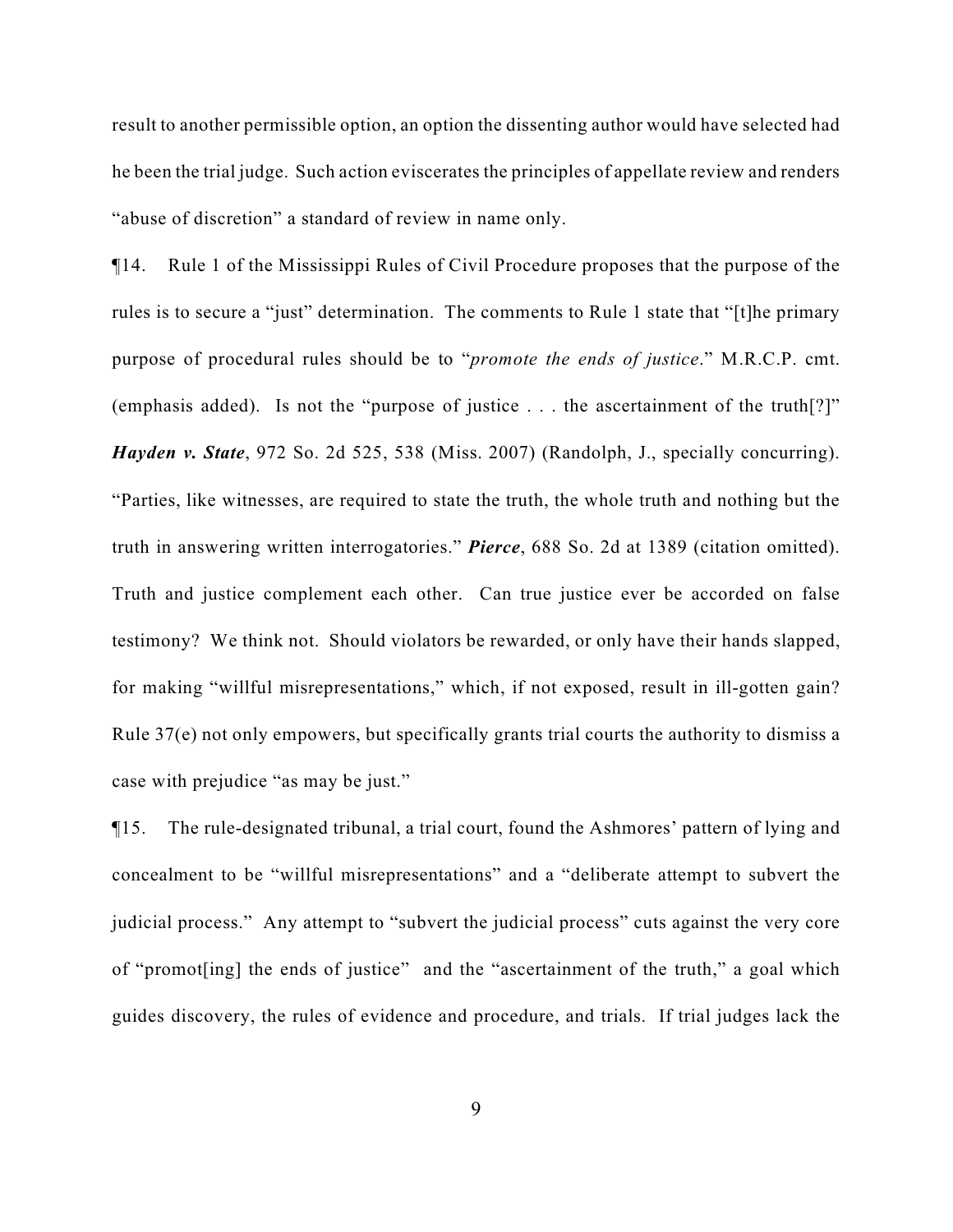authority to throw dishonest parties out of court when their lies are exposed, then we will never achieve true justice.

¶16. "An appellate court should not feign allegiance to the rule that a matter is within the trial court's sound discretion and then find an abuse of discretion whenever it disagrees with the trial judge's decision." *Frazier v. State*, 305 Ga. App. 274, 280, 699 S.E.2d 747, 752 (Ga. App. 2010) (Mikell, J., concurring). "Sound discretion imports a decision by reference to legally valid standards." *Bell v. City of Bay St. Louis*, 467 So. 2d 657, 661 (Miss. 1985). Only "[w]here a trial judge in determining a matter committed to his sound discretion makes his decision by reference to an erroneous view of the law, [does] this Court [have] authority to take appropriate corrective action on appeal." *Id.*

¶17. That did not occur in this case. "[T]he decision of a trial judge will stand 'unless we conclude that the discretion was arbitrary and clearly erroneous, amounting to an abuse of discretion.'" *Mississippi Transp. Comm'n v. McLemore*, 863 So. 2d 31, 34 (Miss. 2003) (citing *Puckett v. State*, 737 So. 2d 322, 342 (Miss. 1999)). Nothing in the record hints of an "arbitrary" or "clearly erroneous" decision. "The question, of course, is not whether this Court . . . would as an original matter have dismissed the action; it is whether the [trial] [c]ourt abused its discretion in so doing." *Nat'l Hockey League v. Metro. Hockey Club, Inc.*, 427 U.S. 639, 642, 96 S. Ct. 2778, 2780, 49 L. Ed. 2d 747 (1976). Our review has been described as follows:

Our inquiry, then is not whether the circuit judge ruled contrary to what one of us might have ruled, *not whether he was "right" or "wrong" in our view, but whether he abused his discretion*. And, unless the trial court based his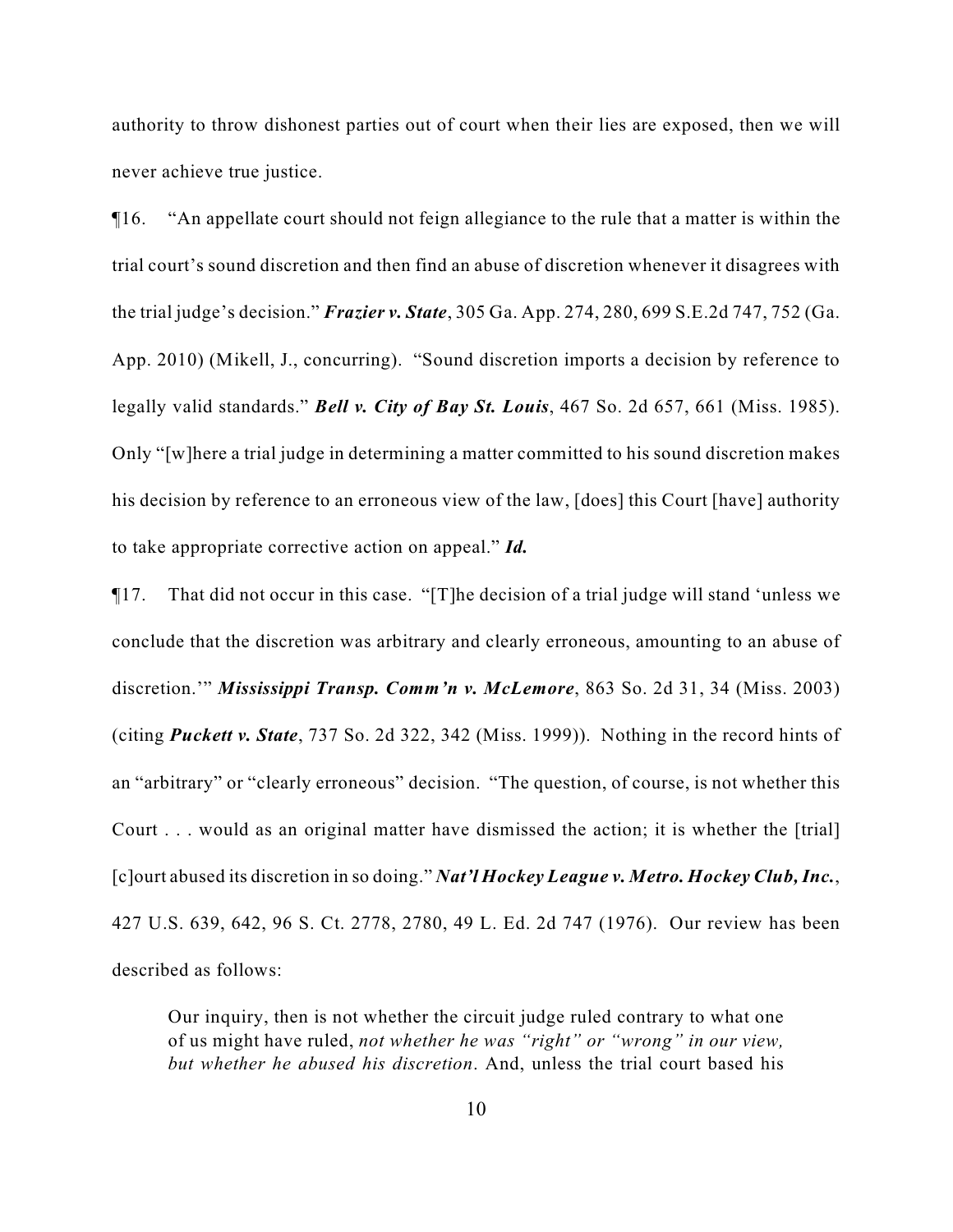decision on an erroneous view of the law, we are not authorized to reverse for an abuse of discretion unless we find it was arbitrary and clearly erroneous.

*Westbrook v. State*, 658 So. 2d 847, 851 (Miss. 1995) (quoting *Hooten v. State*, 492 So. 2d 948, 950 (Miss. 1986)) (emphasis added).

¶18. The dissent posits that "the facts of today's case fall somewhere between the egregious acts contemplated by *Pierce* and *Scoggins* and the single, vague discovery response in *Wood* [*ex rel Wood v. Biloxi Public Sch. Dist.*, 757 So. 2d 190 (Miss. 2000)]." (Dis. Op. ¶40). When did lying under oath lose its egregious nature, defined as "outstandingly bad: blatant."<sup>7</sup> Such rationalization is not a standard of review, nor should it be a guide to our determination of a dismissal under Rule 37 of the Mississippi Rules of Civil Procedure.

 $\P$ 19. Under Rule 37, options available to every trial court for failure to cooperate<sup>8</sup> in discovery span from payment of reasonable expenses and attorneys' fees, to ordering designated facts to be taken as established, to "refusing to allow the disobedient party to support or oppose designated claims or defenses," to striking out pleadings, to holding a party in contempt of court, to dismissing the suit. All are permissible, and all are within the trial court's discretion. The dissent opines that "the trial court's order did not thoroughly address each of the four [*Pierce*] considerations." (Dis. Op. ¶54 ). However, *Pierce* does not

*Websters II New College Dictionary* 360 (2001). <sup>7</sup>

<sup>&</sup>lt;sup>8</sup>Under Rule 37, "evasive or incomplete answer[s] [are] to be treated as a failure to answer." M.R.C.P. 37(a)(3).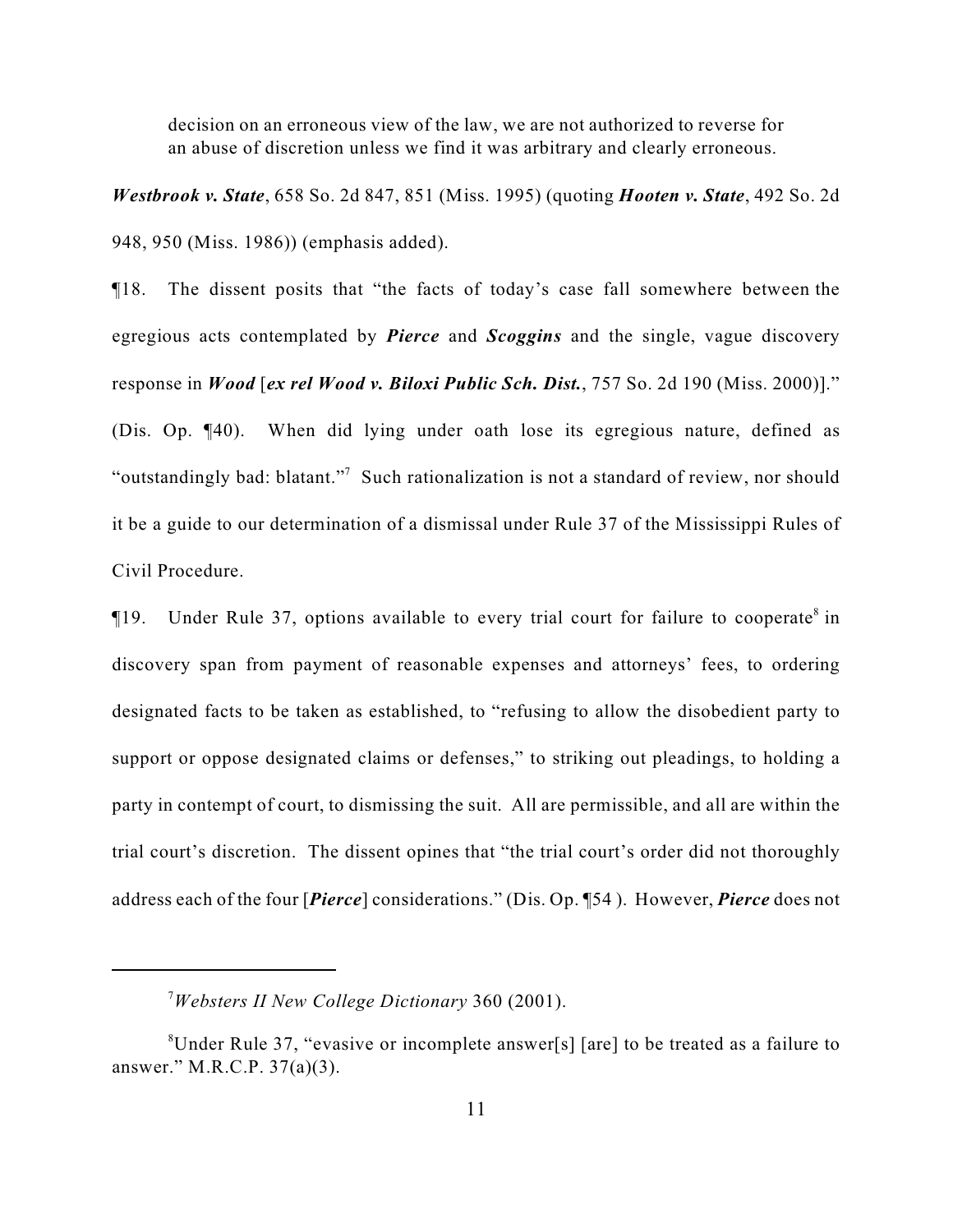require trial courts to address each consideration. *Pierce*, 688 So. 2d at 1391 (holding that dismissal was appropriate without a consideration of prejudice); *Scoggins*, 743 So. 2d at 997 ("[I]n *Pierce* we stated there is no requirement that the defendant be substantially prejudiced.  $\ldots$ ").

¶20. Turning to the facts of the case *sub judice*, we must "first ask[] if the court below applied the correct legal standard." *Rhaly*, 95 So. 3d at 607. He did. The first consideration is whether the discovery violations were the result of willfulness or bad faith. The trial court explicitly found Ashmore's interrogatory and deposition responses to be "willful misrepresentations" and a "deliberate attempt to subvert the judicial process."

¶21. The second consideration is whether the deterrent value of Rule 37 may be achieved by lesser sanctions. In the case *sub judice*, the trial court considered lesser sanctions, an option available to every trial court. In his order, the trial judge stated "[t]he Court is cognizance [sic] of the fact the Supreme Court has mandated it impose the least restrictive sanction that will accomplish the purpose for which it is opposed." The trial court "considered" "vigorous cross-examination," and the alternative sanctions of "imposing fees," or "reducing the verdict." The trial court then cited our holding in *Scoggins*<sup>9</sup> and dismissed the viability of any lesser sanctions, finding that they "create[] several problems such as what

<sup>&</sup>lt;sup>9</sup>In *Scoggins*, the trial court found that the alternative sanction of payment of attorney fees would cause "several problems." *Scoggins*, 743 So. 2d at 995. First, the plaintiff would not be in a position to pay the fees without a substantial judgment at trial. *Id.* Second, any award at trial would result in substantial injustice being done due to Scoggins's willful misrepresentations during discovery. *Id.*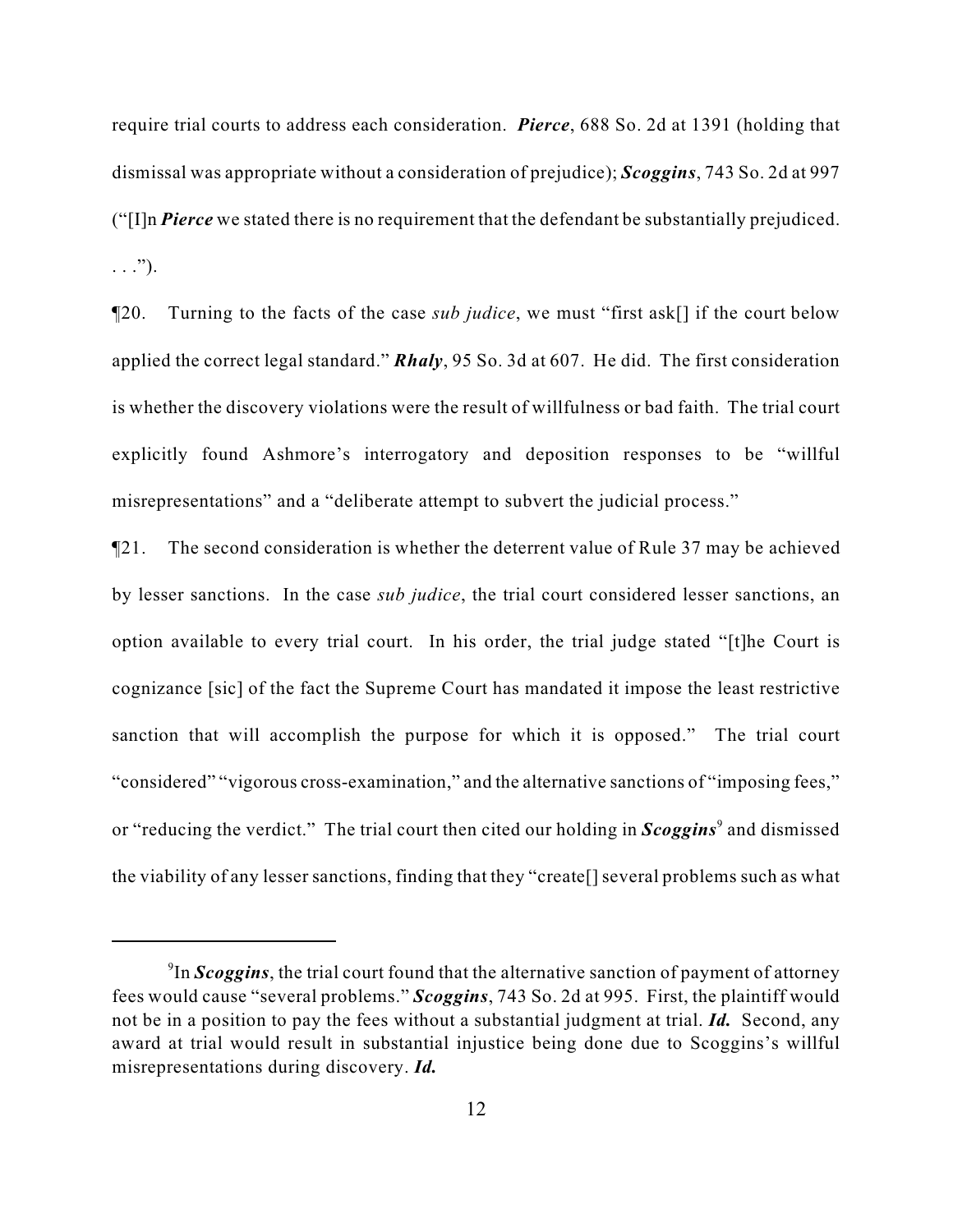to do if the defense obtains a verdict in its favor." The trial court's consideration and rejection of lesser sanctions follows this Court's instruction in *Scoggins*.<sup>10</sup> See also Pierce, 688 So. 2d at 1391 ("other sanctions considered by the court would not achieve the deterrent value of the dismissal"). The trial court's decision was not arbitrary ("not done according to reason or judgment, but depending on the will alone"<sup> $11$ </sup>), but rather was based on the law we established.

¶22. The third consideration is whether the wronged party has suffered prejudice as a result of the discovery violation. However, "there is no requirement that the defendant be substantially prejudiced by the absence of evidence." *Pierce*, 688 So. 2d at 1391; *see also Allen*, 934 So. 2d at 1013 ("substantial prejudice is not necessary under this test"). In *Pierce*, the Court found dismissal "wholly appropriate" where "there is substantial evidence in the record to support her admitted deception." *Pierce*, 688 So. 2d at 1391. Although prejudice need not be shown, this Court has recognized that substantial prejudice occurs when discovery violations impose on the opposing party "major inconvenience in time, attorney fees and general frustration." *Scoggins*, 743 So. 2d at 997. The Ashmores' pattern of "willful misrepresentations" spanned more than two years, causing the Mississippi Defendants "major inconvenience in time, attorney fees and general frustration." *See id.*

 $10$ In *Scoggins*, this Court rejected at least three other lesser sanctions in addition to those listed in Rule 37, on the grounds that "a mere fine, payment of attorney fees or limitation of recovery" would not remedy the willful violations and would cause "several problems." *Scoggins*, 743 So. 2d at 994.

 $^{11}$ *Hall v. City of Ridgeland*, 37 So. 3d 25, 36 (Miss. 2010).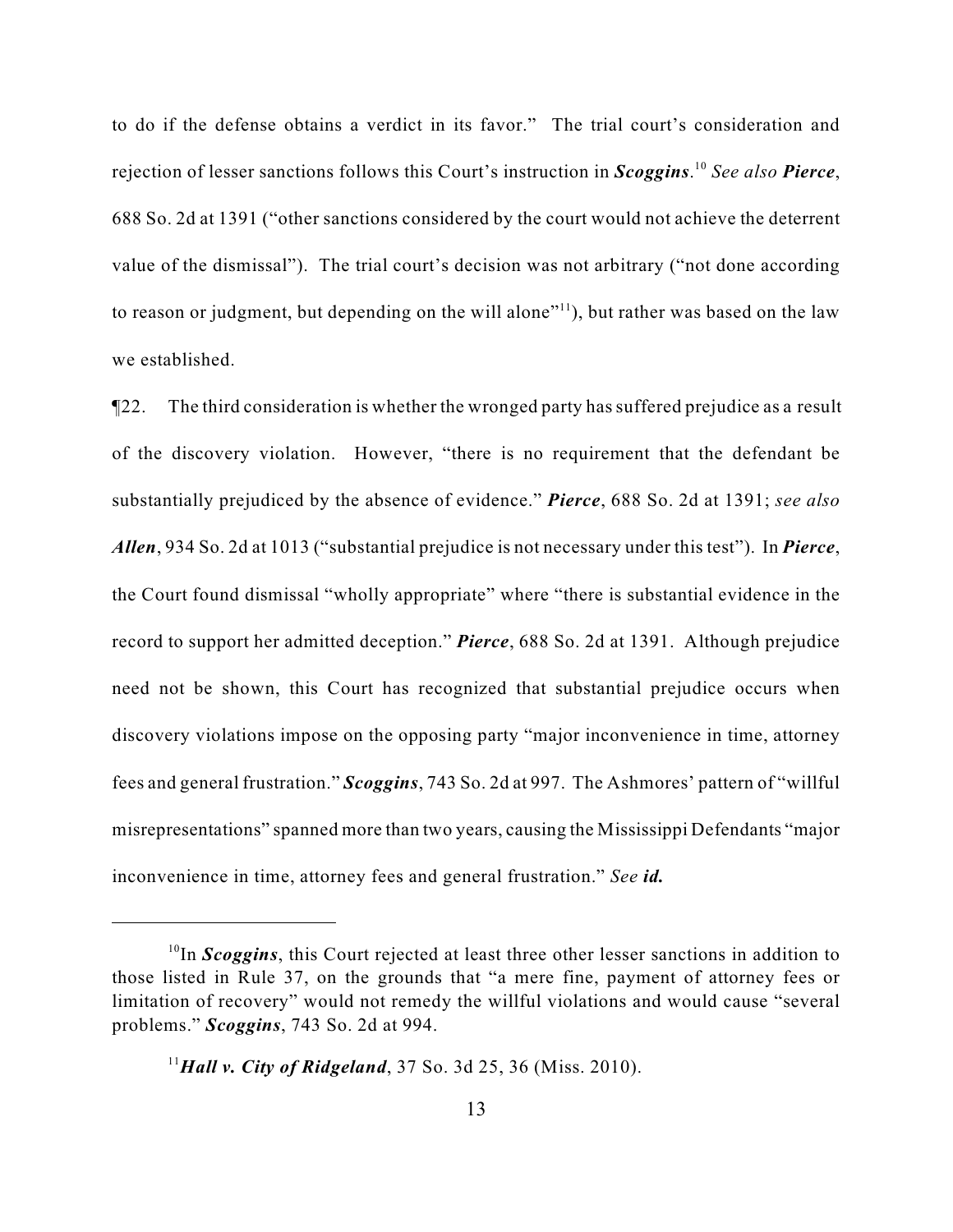¶23. The fourth factor is whether the abuse is attributable solely to trial counsel instead of a blameless client. The trial court made no finding that the Ashmores' counsel had knowledge of the false and deceptive responses, i.e., the "willful misrepresentations," nor does the record suggest same. In its order, the trial court specifically found that both Ashmores had made misrepresentations throughout discovery; thus, we are not dealing with "blameless clients."

¶24. The trial court found that David had lied by concealing a right-knee surgery and degenerative joint disease in his right knee. The trial court further found that David "affirmatively stated" that he did not have a subsequent left-knee injury or degenerative disc disease in his back, despite medical reports to the contrary. The trial judge also noted the inconsistency of David's claim of permanent and total disability and inability to be intimate with his wife solely related to the accident in discovery responses when compared to his Social Security disability application, relating his disability to heart problems and shortness of breath, *inter alia*.

¶25. The trial court found that Debra had misrepresented the fact that she was seeking compensation for nursing services. The trial judge found in his order that the most "compelling reason" for granting dismissal was the Ashmores' "deliberate attempt to subvert the judicial process." Courts, trial or appellate, should not condone lies or mollify penalties for lying or discourage trial judges from protecting our courts from those who would seek to abuse the judicial process in pursuit of lucre. Every court, at every level, should be vigilant in maintaining integrity.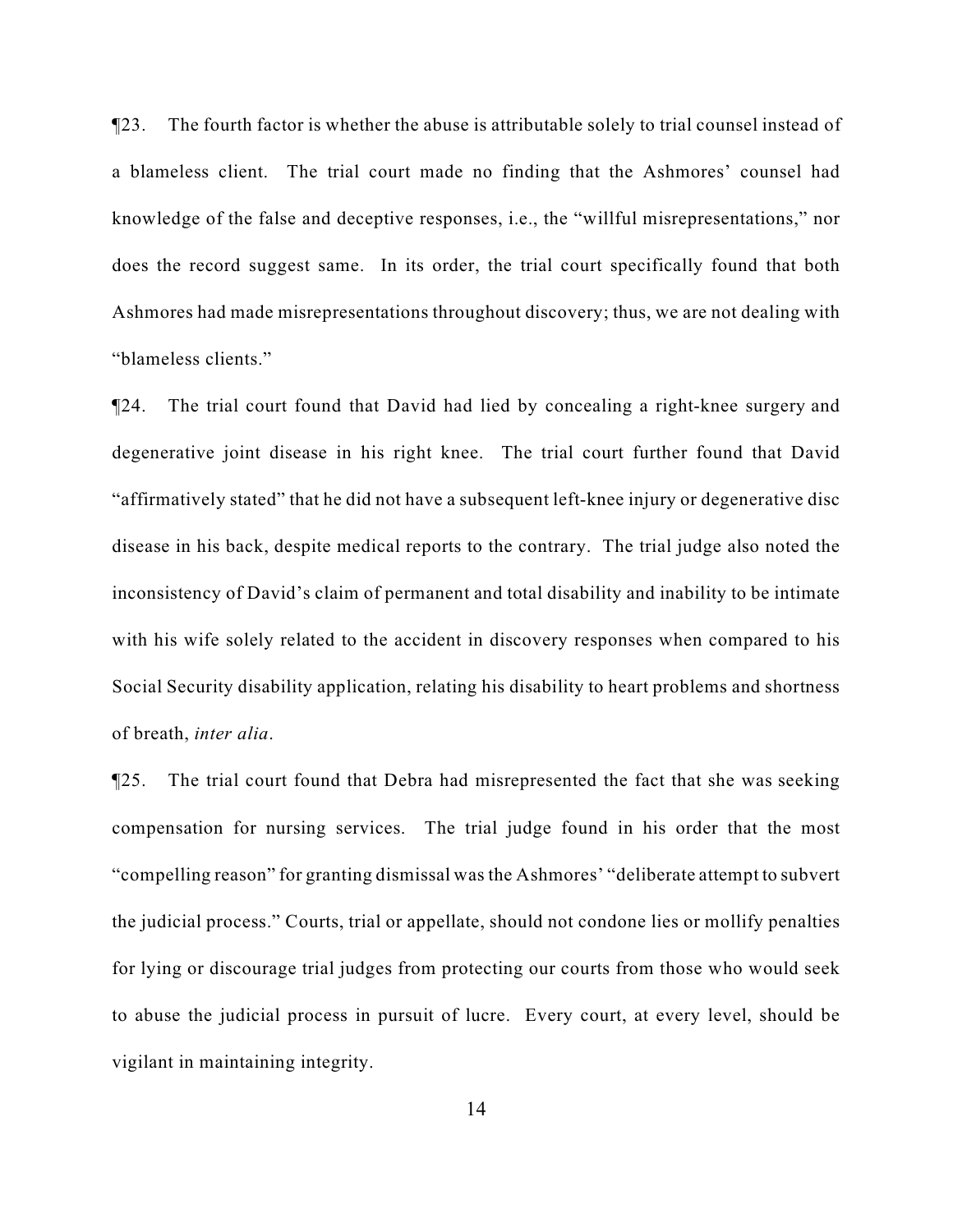¶26. The trial court cited and then applied the correct legal standard. Our role is to "consider[] whether the decision was one of several reasonable ones which could have been made." *Rhaly*, 95 So. 3d at 607. As discussed *supra*, our precedent supports the trial court's dismissal as one of several viable options which the court could make. The trial court relied upon this Court's decisions in *Pierce* and *Scoggins*. The trial court cited *Pierce* for the proposition that that lesser sanctions would not have achieved the proper deterrent effect and could have resulted in no penalties if the Mississippi Defendants had received a favorable verdict. The trial court's decision was one of the alternatives our law allows. The dissent's disagreement with the trial court is not the equivalent of committing "clear error of judgment in the conclusion [the trial court] reached upon weighing of relevant factors." Disagreeing with the implementation of one of several permissible sanctions does not approach abuse of discretion, much less equate to abuse. If we stay true to and honor the appropriate standard of review, a discretionary decision of a trial judge must stand.

¶27. The case *sub judice* is strikingly similar to *Scoggins*. In *Scoggins*, the plaintiff alleged injuries to her foot, leg, and back. *Scoggins*, 743 So. 2d at 991. In response to interrogatory questions about past injuries to areas affected by the accident, Scoggins falsely swore, "I have never sustained an injury to the portions of my body I claim were injured in the accident, except that in 1958 . . . [I] received a pinched nerve in my back." *Id.* At her deposition, she falsely testified "she had no problems before the accident." *Id.* Contrastingly, medical records revealed that Scoggins had been "examined and/or treated for pain, numbness and/or arthritis in her left leg, back, hip and/or spine" on numerous occasions prior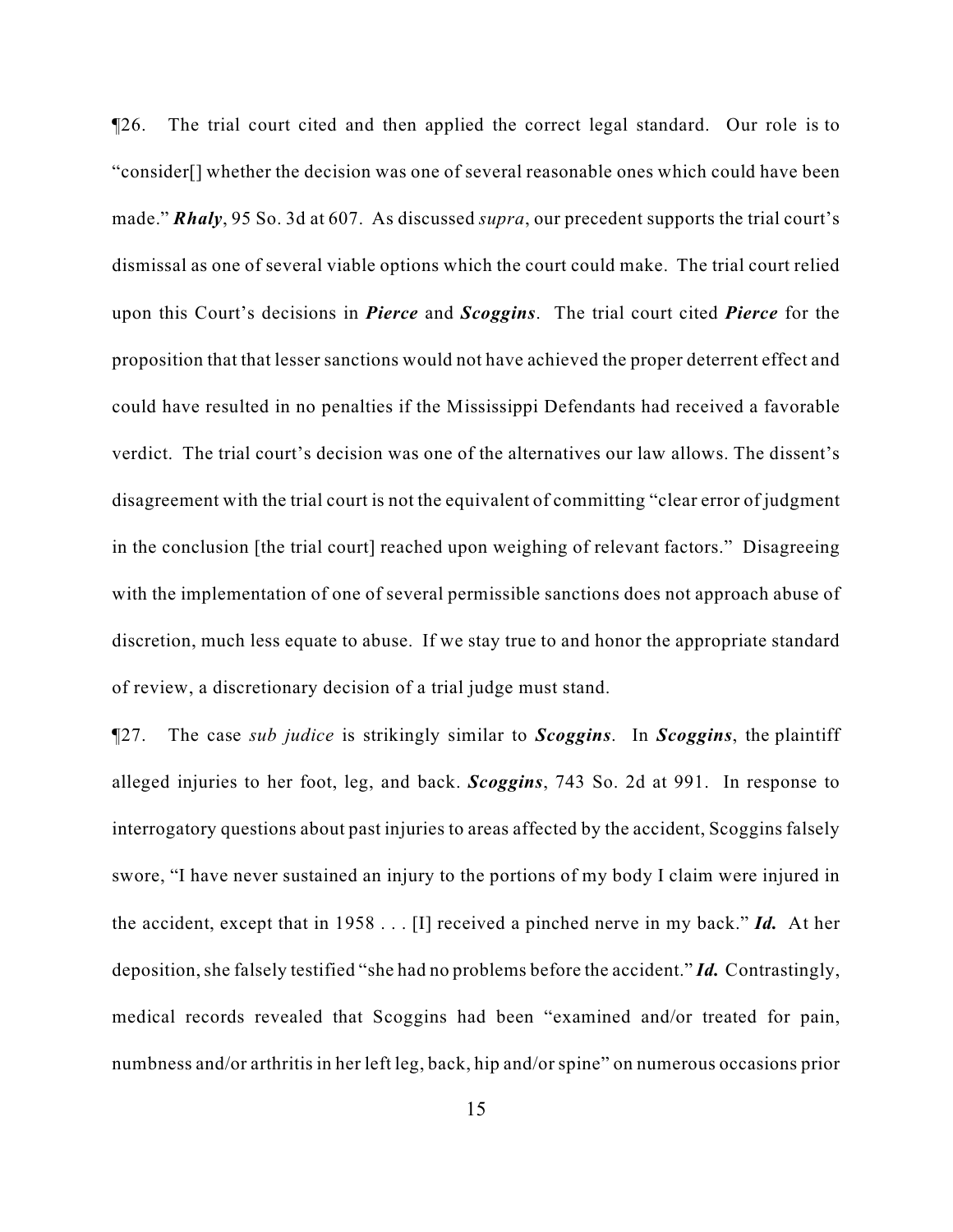to the accident. *Id.* at 992. The trial court, exercising its discretion, granted a dismissal, finding Scoggins's explanations for omitting the information not credible. *Id.* 

¶28. In today's case, the Ashmores offered no explanation in response to the Mississippi Defendants' motion to dismiss, either by affidavit or live testimony at the hearing. In *Scoggins*, we affirmed the trial court's dismissal, concluding that "Scoggins wilfully submitted false answers to interrogatories and knowingly did not answer deposition questions truthfully." *Id.* at 997.

¶29. The trial court found a pattern of "willful misrepresentations" and a "deliberate attempt to subvert justice" by both Ashmores. David Ashmore not once, but twice, denied in interrogatory answers having "any injuries prior to the subject motor vehicle accident which affected the same part or parts of his body as the injuries which were incurred as a result of the subject motor vehicle accident [back and legs]." The third time David answered the interrogatory, he revealed for the first time that he previously had been diagnosed with coronary heart disease and kidney stones, but again maintained no other prior injuries to the areas of his body which he claimed were injured in the accident. At his deposition, David changed his story again. He then admitted to previous injuries to his back and right knee, which required surgery, along with a subsequent left-knee injury. He continued to deny prior surgery to his left knee. After being confronted with medical records to the contrary, Ashmore's attorney acknowledged at the hearing on the motion to dismiss, that David had had surgery "on both knees." Trial judges have the right to rely on the representations presented to them by attorneys. *See Noxubee County v. Long*, 141 Miss. 72, 106 So. 83, 85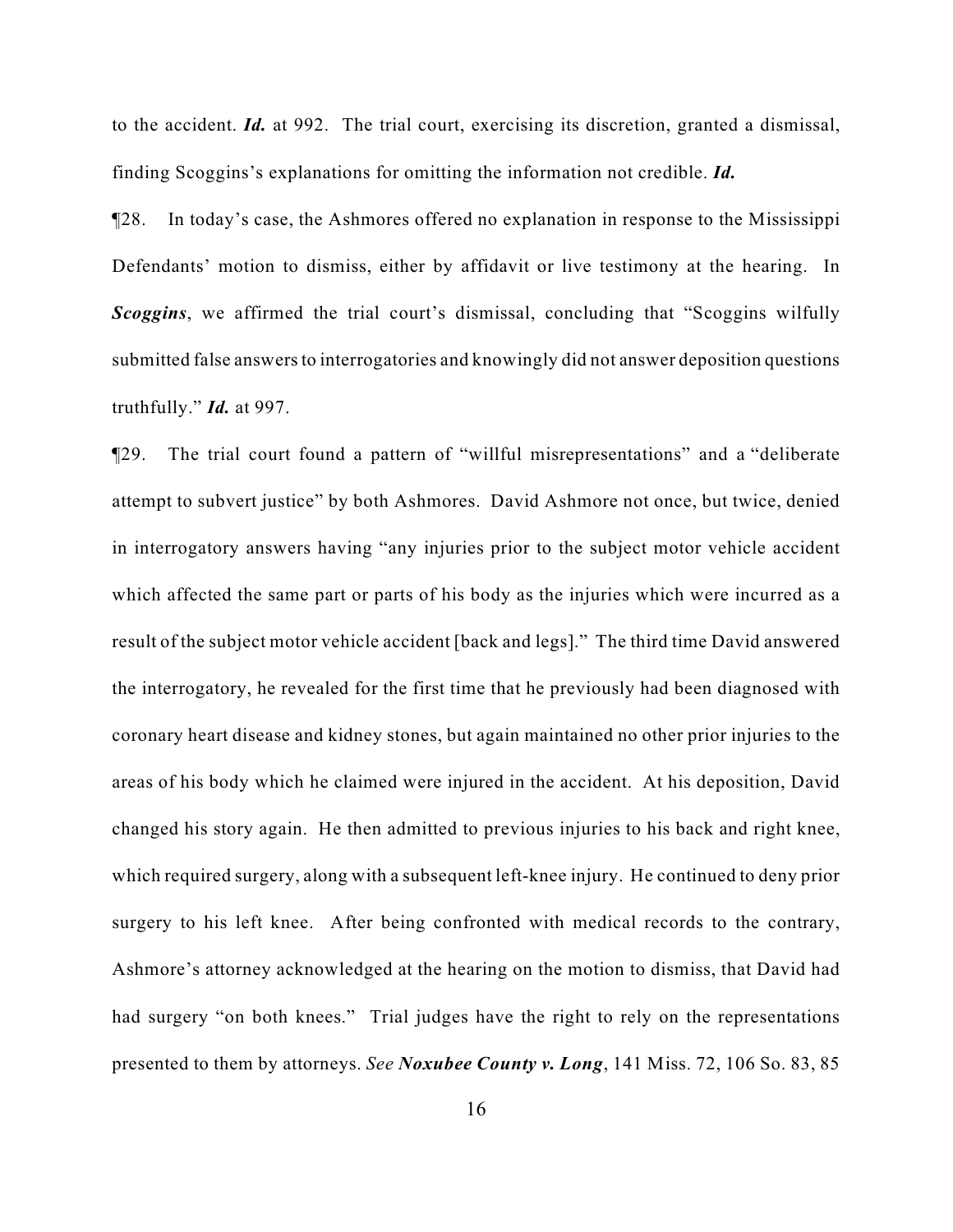(1925) (litigant "is bound by the admissions and stipulations of its attorneys touching the action to the same extent that an individual would be bound."); *see Lane v. Woodland Hills Baptist Church*, 285 So. 2d 901, 905 (Miss. 1973) ("[A]n attorney may bind his client by stipulation or admission of facts during the course of the trial"); *see also Accident Ins. Co. v. Classic Bldg. Design, LLC*, 2012 WL 3913090, \*12 n.8 (S.D. Miss. Sept. 7, 2012) ("It is well settled under Mississippi law that an attorney has the authority to bind his client to stipulations or admissions of fact"). The dissent posits more proof must be required. If there was a credible explanation (the explanation in *Scoggins* was as not credible), the Ashmores should have made themselves available to rebut the evidence presented to and relied upon by the trial judge.

¶30. The trial court further found that Debra was attempting to double-dip by seeking "the same type of compensation" in a separate suit, which she adamantly denied during her deposition. Just as in *Scoggins*, the Ashmores "wilfully submitted false answers to interrogatories and knowingly did not answer deposition questions truthfully." *Scoggins*, 743 So. 2d at 997.

¶31. The dissent offers possible excuses never offered by the Ashmores at the hearing, reweighs evidence, and then posits that "[f]or the most part, however, the Ashmores either clarified omissions in their depositions or attempted to explain the inconsistencies." (Dis. Op. ¶51). This argument misses the mark. The decision before the trial court was whether a dismissal achieves the appropriate deterrent effect and prevents parties from "get[ting] away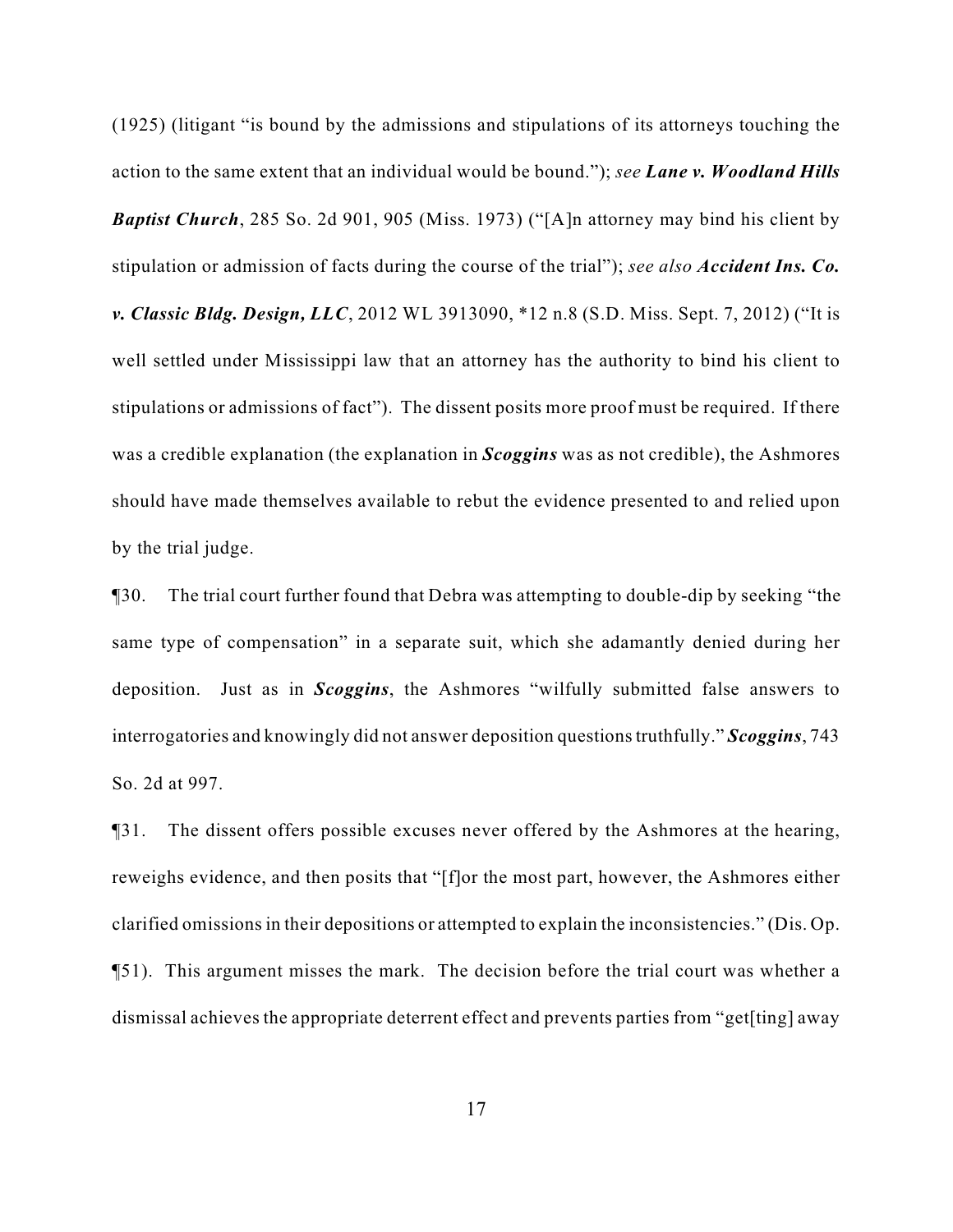with lying under oath without a meaningful penalty." *See Pierce*, 688 So. 2d at 1391;<sup>12</sup> *Scoggins*, 743 So. 2d 994. A dismissal serves that purpose.

¶32. The trial court considered our holdings in *Pierce* and *Scoggins* before making its ruling. We discern nothing in the record that (1) suggests an "arbitrary" or "clearly erroneous" ruling was made by the learned trial judge, or (2) instills in this Court a "definite and firm conviction that the court below committed a clear error of judgment." These are the guidelines we are bound to follow. *See Allen*, 934 So. 2d at 1013 (affirming dismissal because "[t]he trial court certainly weighed the relevant factors in reaching its conclusion and no evidence exists in the record to support a finding of a clear error of judgment or abuse of by the trial court").

### **CONCLUSION**

¶33. We affirm the trial court's grant of the Mississippi Defendants' Motion to Dismiss.

#### ¶34. **AFFIRMED**.

# **WALLER, C.J., DICKINSON, P.J., LAMAR, PIERCE AND COLEMAN, JJ., CONCUR. KING, J., DISSENTS WITH SEPARATE WRITTEN OPINION JOINED BY KITCHENS AND CHANDLER, JJ.**

## **KING, JUSTICE, DISSENTING:**

¶35. Prior to issuing the "death penalty" of civil sanctions, the trial court failed to adequately apply the correct standard to the unique facts presented in today's case. Because

 $12$  Lesser sanctions "would not achieve the deterrent value of the dismissal. Since any other sanction beside dismissal would virtually allow the plaintiff to get away with lying under oath without a meaningful penalty, the trial court's decision regarding this factor was correct." *Pierce*, 688 So. 2d at 1391.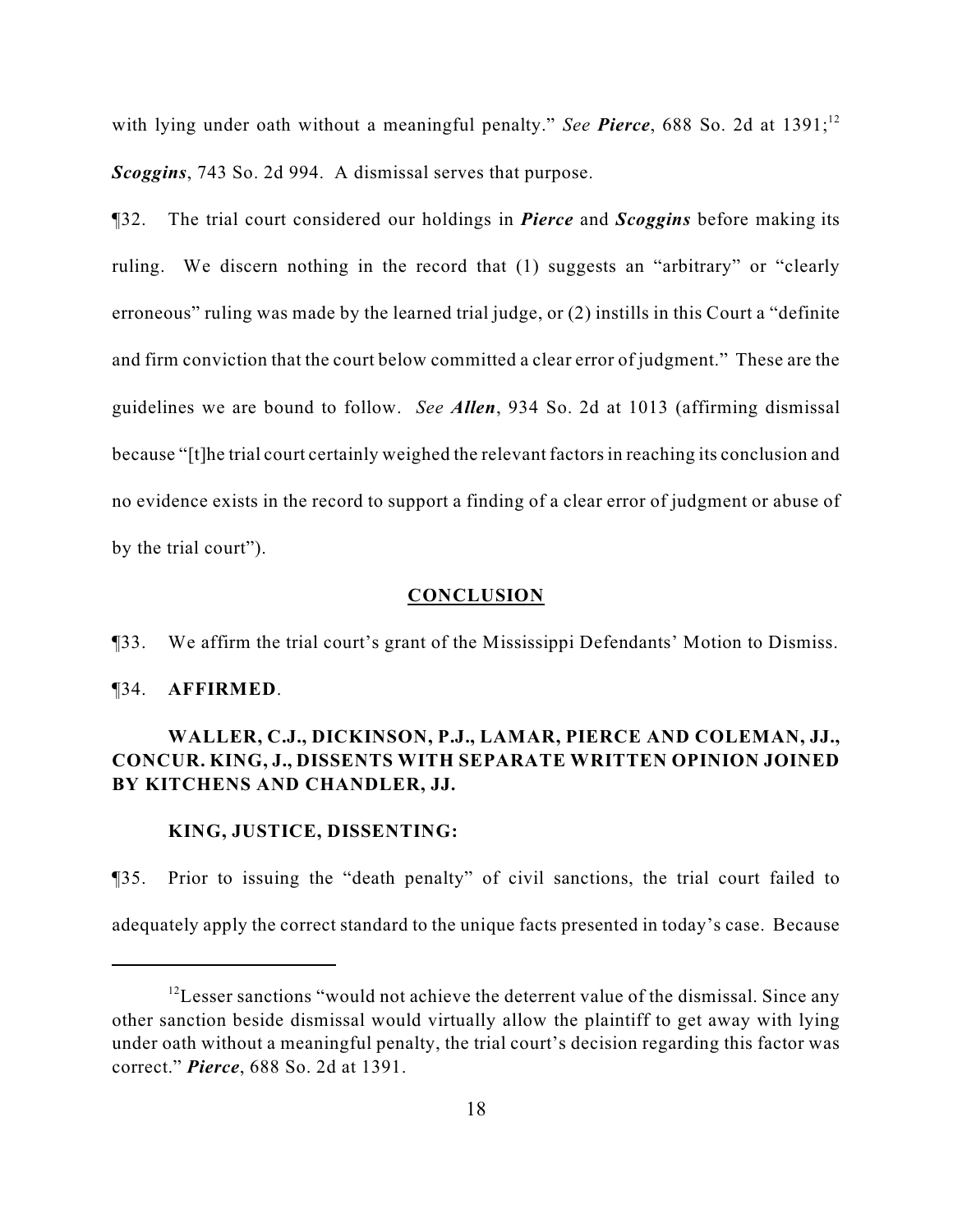this case should be remanded for a comprehensive hearing to determine the appropriate sanction, if any, I dissent.

¶36. Although the majority correctly quotes this Court's standard of review applied to discovery sanction cases, the majority ignores this Court's longstanding guidance to trial courts: "the trial court should dismiss a cause of action for failure to comply with discovery only under the most extreme circumstances." *Pierce v. Heritage Props., Inc.*, 688 So. 2d 1385, 1388 (Miss. 1997) (citing *Hapgood v. Biloxi Reg'l Med. Ctr.*, 540 So. 2d 630, 634 (Miss. 1989)). When determining the appropriateness of sanctions under Rule 37, the following four factors are considered:

First, dismissal is authorized only when the failure to comply with the court's order results from wilfulness or bad faith, and not from the inability to comply. Dismissal is proper only in situation[s] where the deterrent value of Rule 37 cannot be substantially achieved by the use of less drastic sanctions. Another consideration is whether the other party's preparation for trial was substantially prejudiced. Finally, dismissal may be inappropriate when neglect is plainly attributable to an attorney rather than a blameless client, or when a party's simple negligence is grounded in confusion or sincere misunderstanding of the court's orders.

*Id.* at 1389 (quoting *Batson v. Neal Spelce Assocs.*, 765 F. 2d 511, 514 (5th Cir. 1985)).

¶37. In *Pierce*, 688 So. 2d at 1392, this Court upheld the trial court's dismissal under Rule 37. The plaintiff in *Pierce* was injured when a ceiling fan in her apartment fell. *Id.* at 1387. The jury returned a verdict in favor of the plaintiff, but the trial court granted a new trial due to an improper closing argument. *Id.* In the first trial and during discovery for the second trial, the plaintiff maintained that there were no eyewitnesses to the incident. *Id.* The defendants received an anonymous phone call after the first trial stating that the plaintiff was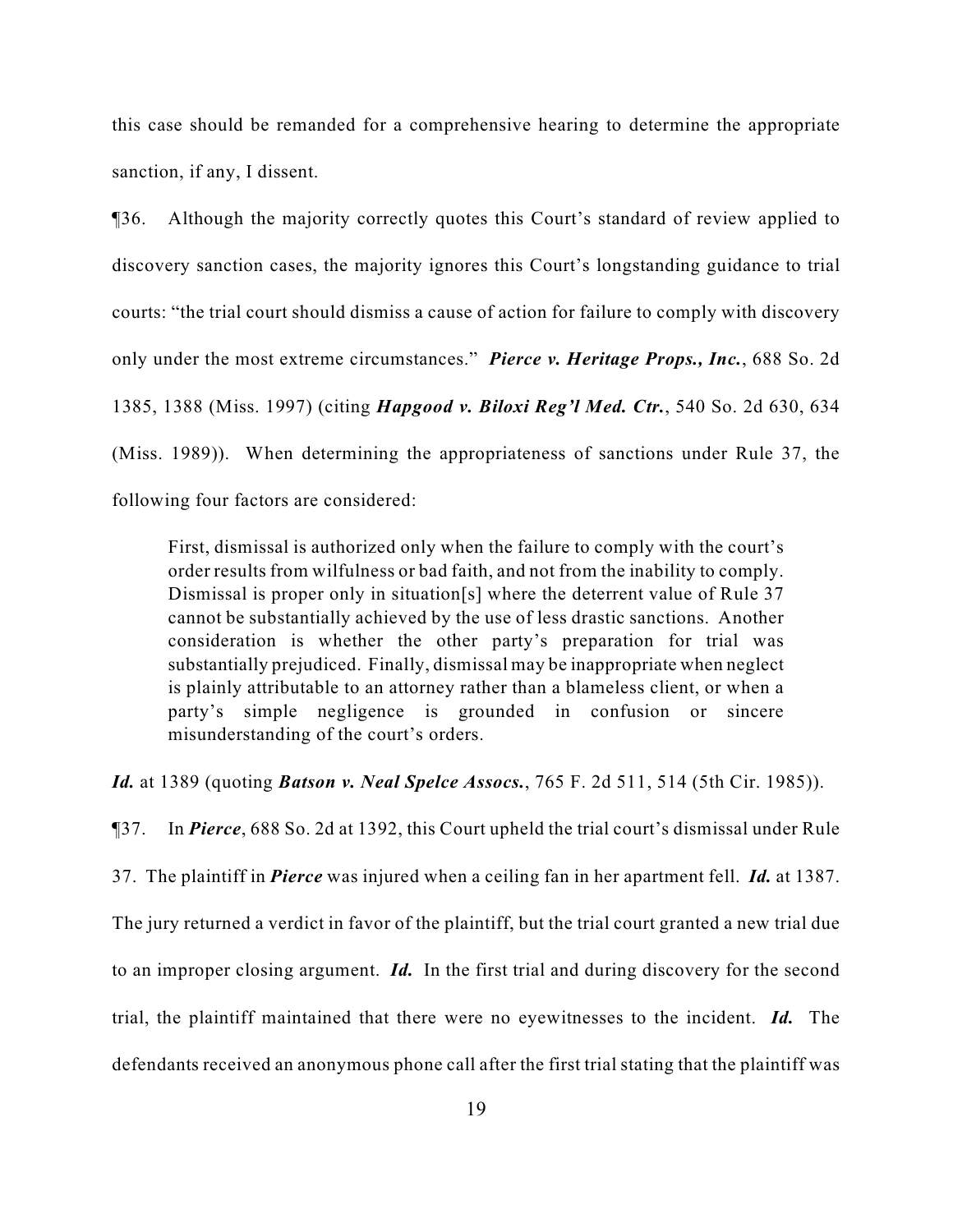not alone when the incident occurred. *Id.* at 1388. The plaintiff identified the witness only after she realized the defendants were aware of the witness's existence. *Id.* In his deposition, the witness confirmed that he was present during the incident. *Id.* This Court found that dismissal was proper in *Pierce* because the plaintiff's failure to disclose the existence of a material witness was willful, "obstructed the progress of litigation," and constituted bad faith. *Id.* at 1390.

¶38. In *Scoggins v. Ellzey Beverages, Inc.*, 743 So. 2d 990, 997 (Miss. 1999), this Court affirmed the trial court's dismissal of a plaintiff's personal-injury claim when the plaintiff concealed material parts of her medical history. The plaintiff in *Scoggins* complained of injuries to her foot, leg, and back. *Id.* at 991. The plaintiff denied having prior injuries to these areas in both her interrogatory responses and deposition testimony. *Id.* at 991-92. After the plaintiff responded to discovery and provided deposition testimony, the defendants obtained her medical records, which showed that she had been treated for pain, numbness, and arthritis in her legs, back, hips, shoulder, neck, and elbows for approximately eighteen years before her accident. *Id.* at 992. This Court found that dismissal was proper in *Scoggins* because the plaintiff "wilfully submitted false answers to interrogatories and knowingly did not answer deposition questions truthfully." *Id.* at 997.

¶39. Although this Court has upheld trial courts' dismissals under Rule 37, we also have found that dismissal is not appropriate in other circumstances. In *Wood ex rel. Wood v. Biloxi Public School District*, 757 So. 2d 190, 195 (Miss. 2000), this Court reversed the trial court judgment when the dismissal was based on one interrogatory response that could have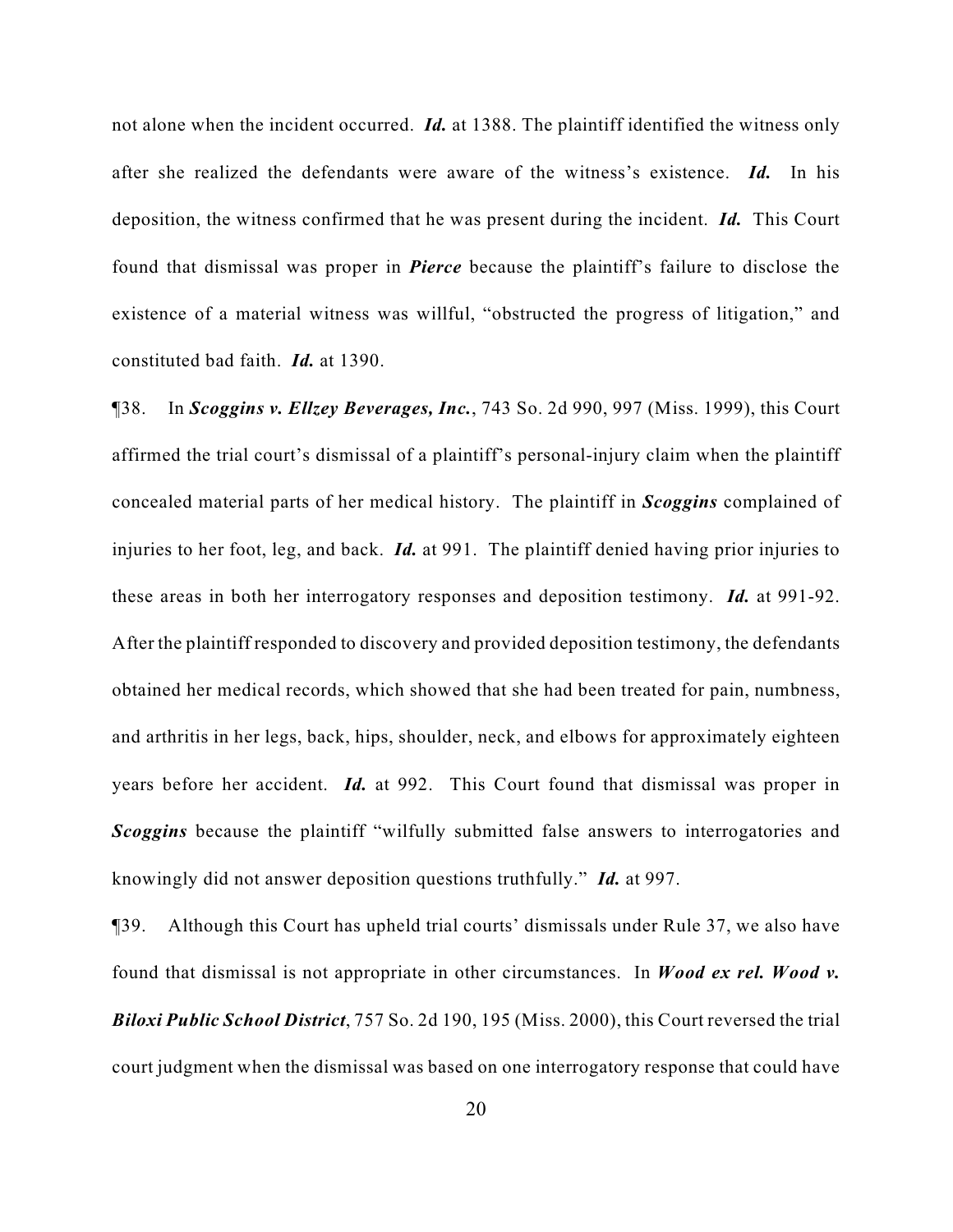been interpreted in various ways. The plaintiff in *Wood* was injured when a school bus rearended his car. *Id.* at 192. The plaintiff responded to an interrogatory about the extent of his injuries; the response stated: "These injuries affected my attitude, my concentration, my school work, and my ability to do manual labor. I no longer am able to enjoy tinkering with automobiles as the stooping, bending, and squatting are painful." *Id.* During discovery, the defendants obtained surveillance video of the plaintiff bending, twisting, and squatting while performing tasks at a tire shop. *Id.* The defendants filed a motion to dismiss under Rule 37, claiming that the plaintiff had lied in his interrogatory response, and the trial court granted the motion. *Id.* We reversed, finding that the allegedly false interrogatory response was open to multiple interpretations. *Id.* at 194. Further, this Court recognized that the plaintiff had testified in his deposition that he was able to perform manual labor, but that it was more painful than before the accident. *Id.* at 194. This Court stated:

The School District would have a much stronger case if Wood had asserted during his deposition that he was in fact unable to perform his work functions as before. . . . [T]he fact remains that Wood acknowledged in his deposition that he was able to perform tasks as before the accident. The present case does not involve one of "those rare instances where the conduct of a party is so egregious that no other sanction will meet the demands of justice," the trial court abused his discretion in concluding otherwise.

*Id.* at 194-95 (quoting *Scoggins*, 743 So. 2d at 997).

¶40. The unique and particular facts of today's case fall somewhere between the egregious acts contemplated by *Pierce* and *Scoggins* and the single, vague discovery response in *Wood*. As such – and as discussed in more detail below – the trial court should have held a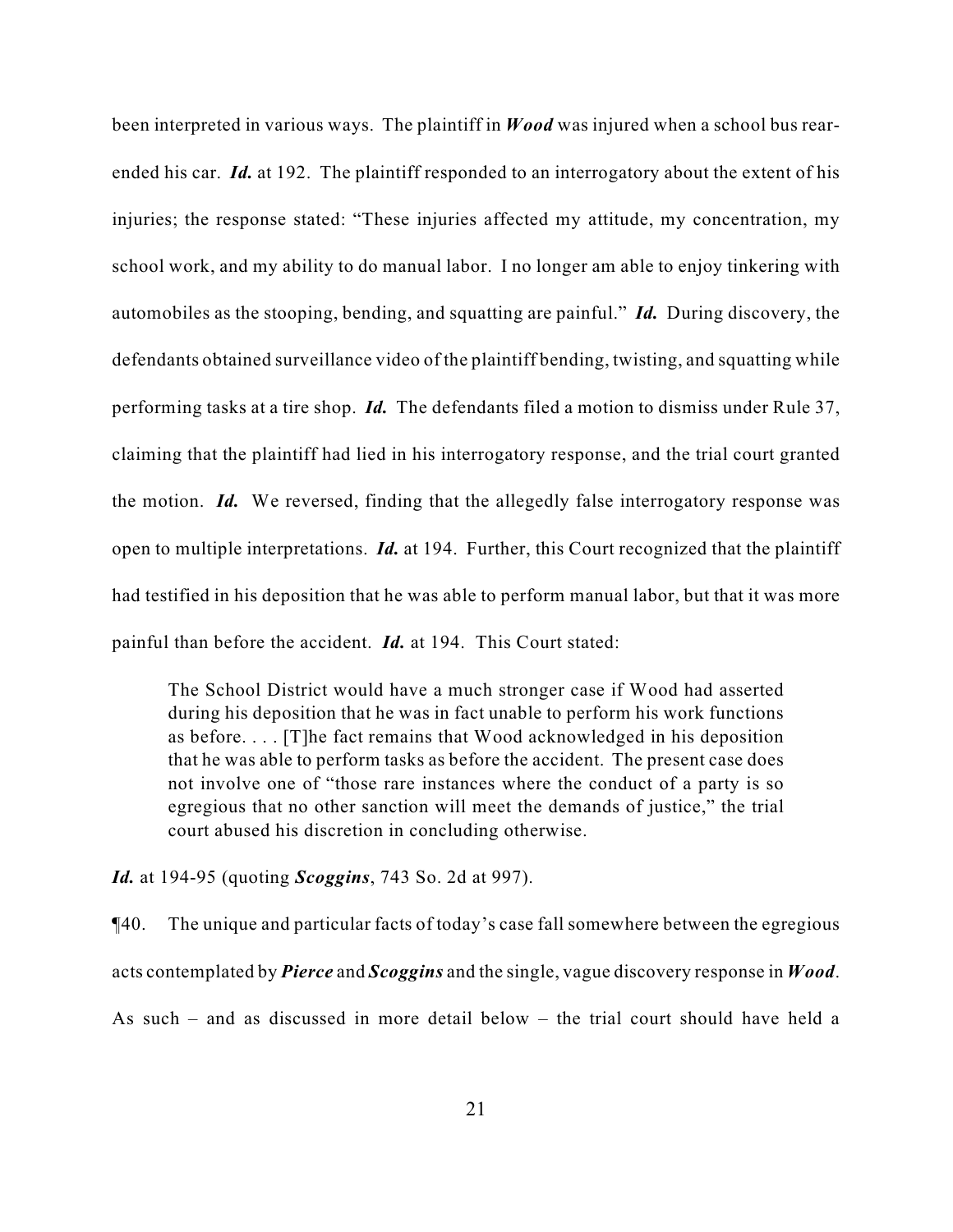comprehensive hearing on the Defendant's motion prior to issuing the "death penalty" of sanctions.

¶41. The majority implies that, because the trial court in today's case cited our holdings in *Pierce* and *Scoggins*, that the correct legal standard was applied and this case should be affirmed. (Maj. Op. ¶ 11.) Mere citation to this Court's standard is not sufficient. The standard must be actually and correctly applied, not just passingly referenced.

¶42. Based on *Pierce*, 688 So. 2d at 1398, the first consideration is whether "the failure to comply with the court's order results from wilfulness or bad faith, and not from the inability to comply." The trial court in today's case found that the Ashmores' interrogatory responses and deposition testimony contained "willful misrepresentations." David's interrogatory responses did omit material parts of his medical history. But, unlike the plaintiffs in *Pierce* and *Scoggins*, David clarified these omissions in his deposition when he admitted having a prior back injury, right-knee surgery, and an injury to his left leg. In his deposition, David denied having left-knee surgery prior to the accident. And the medical records the Mississippi Defendants cite in support of their contention that David had surgery on his left knee prior to the accident do not unequivocally establish that as fact. For example, the Mississippi Defendants cite an October 1, 2008, medical record which states that David had surgery on his left and right knees. In response, the Ashmores point out that David did, in fact, have surgery on his left knee on July 17, 2008 – approximately four months *after* the accident. Further, although David provided a complete medical-records release to the Mississippi Defendants, they have produced only one medical record from before the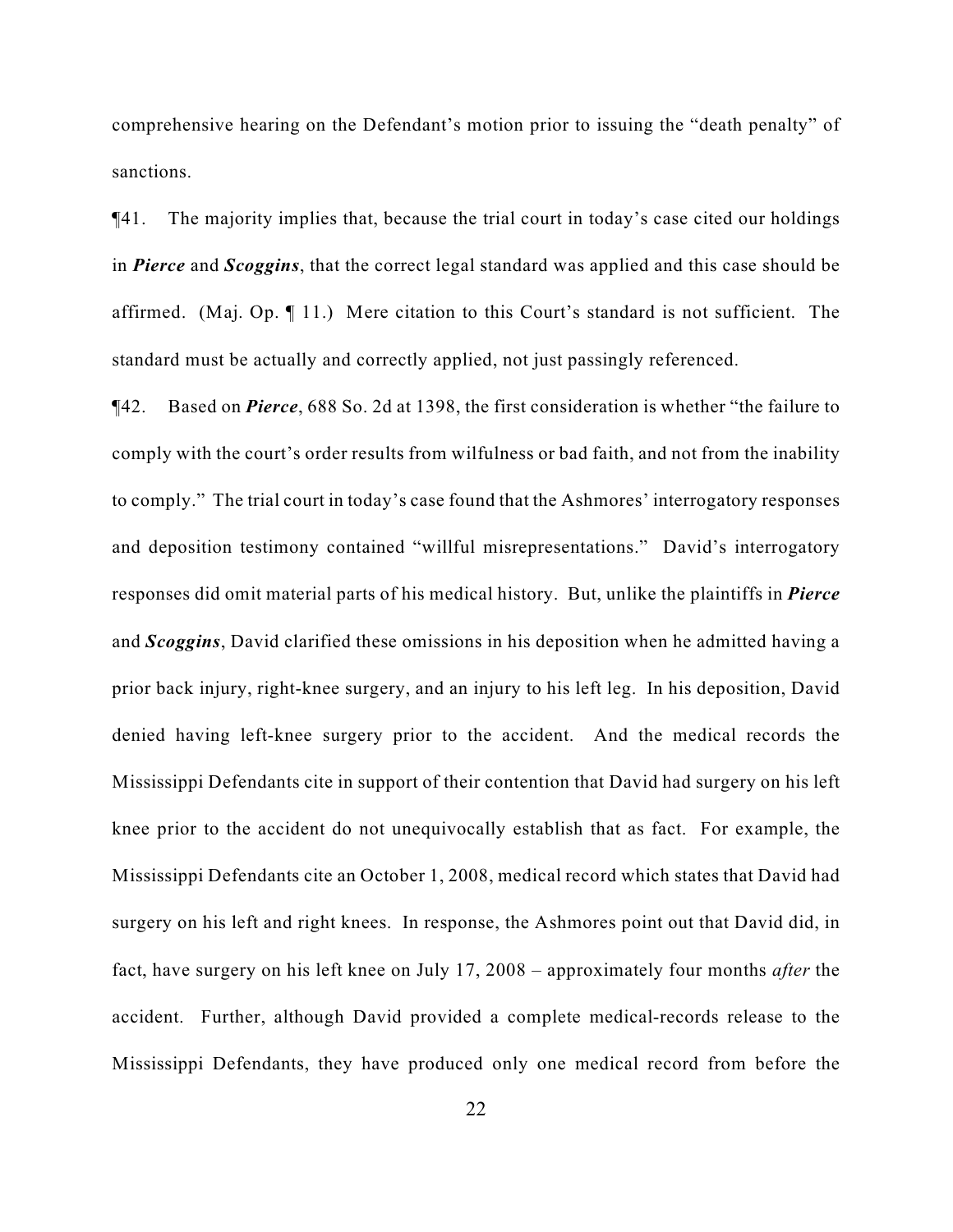accident which supports their contention that David had left-knee surgery prior to the accident – a March 10, 2008, entry in David's family physician's record stating that David "has had surgery before on his knees." They have not, however, produced actual records of the alleged surgery.

¶43. The Mississippi Defendants also claim that the Ashmores provided false testimony regarding the bases of David's disability. David and Debra both stated in their depositions that David's disability was attributable only to his injuries from the car accident. David's Social Security application, however, listed David's heart problems and diabetes as conditions that contributed to his inability to work, in addition to the injuries from the car accident. Interestingly, Debra testified in her deposition that David's heart problems and diabetes were exacerbated by the surgeries and medication he received as a result of the accident.

¶44. The Mississippi Defendants also claim that Debra provided false testimony as to whether she was seeking damages for her nursing services and emotional distress in the present case as well as the unrelated nursing-home-negligence case she filed on behalf of her father. While there are inconsistences in Debra's testimony and written discovery, these statements, standing alone, would not warrant sanctions. Like the interrogatory response in *Wood*, Debra's interrogatory response in the nursing-home case was vague and open to more than one interpretation. The response stated that Debra had not been *treated* for mental or emotional distress in a matter unrelated to the nursing-home case – for example, today's case. The response did not, however, state that Debra had not *experienced* mental or emotional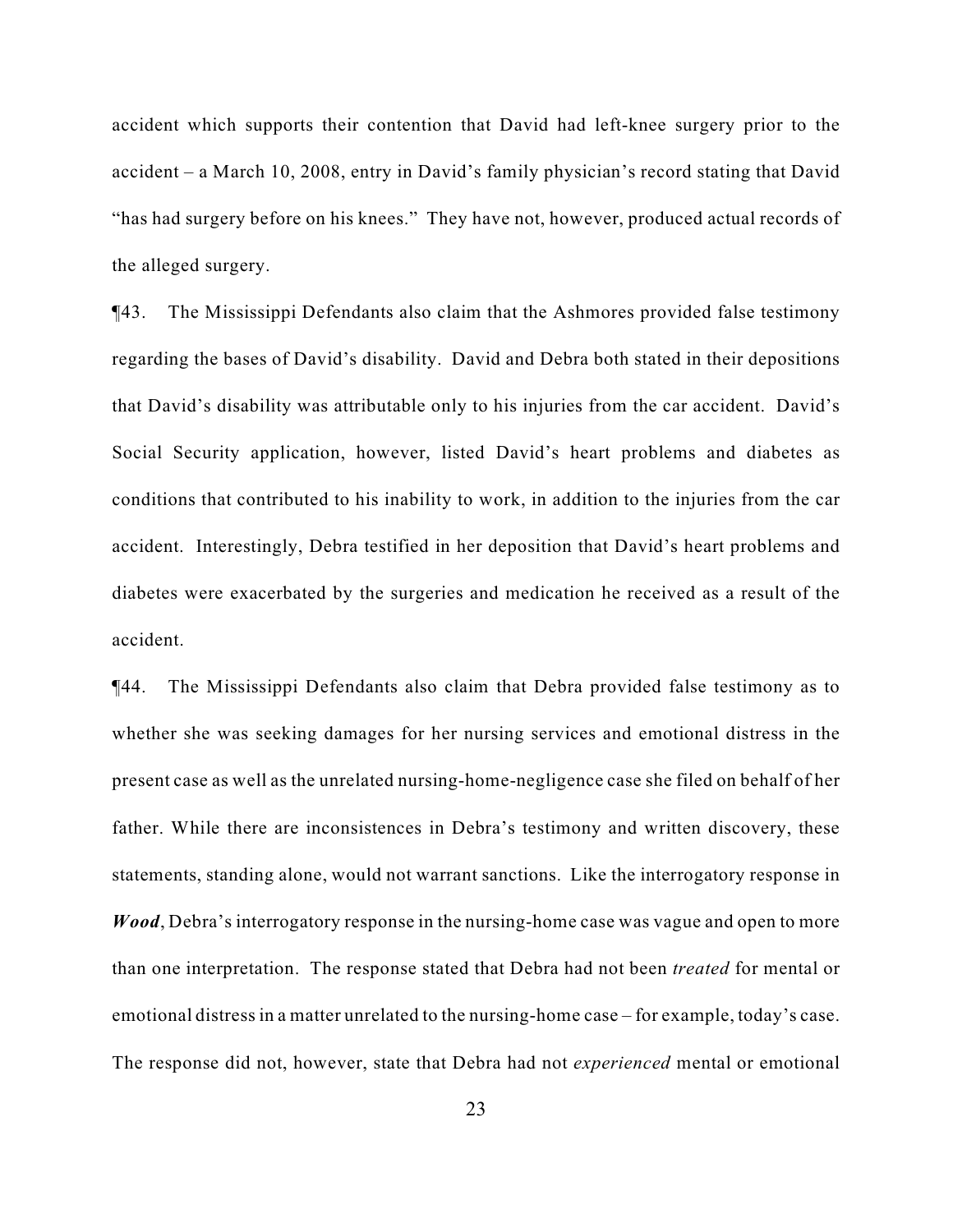distress. Further, although Debra testified that she was not seeking damages for her nursing services in the nursing-home case, the complaint for the nursing-home case clearly stated that she was seeking this type of damages. It should be noted, however, that the nursing-home complaint had not been served at the time of Debra's deposition.

¶45. The second consideration in determining whether a trial court abused its discretion in dismissing a case with prejudice under Rule 37 is whether the "deterrent value of Rule 37 cannot be substantially achieved by the use of less drastic sanctions." *Id.* Essentially, the trial court must consider whether lesser sanctions such as attorneys' fees, limiting testimony, or fines would provide a sufficient deterrent value. As part of this consideration, courts should be mindful of deterring discovery abuses for not only the present case, but for future cases as well. *White v. White*, 509 So. 2d 205, 209 (Miss. 1987). Dismissal for discovery violations is "draconian" and a "remedy of last resort" that should only be applied in extreme circumstances. *Id.* 

¶46. In *Scoggins*, 743 So. 2d at 994, the trial court provided a detailed analysis of the lesser sanctions available and why the sanctions would not deter discovery abuse in that case. The trial court considered fines and awarding attorneys' fees to the plaintiff that were attributable to its Rule 37 motion. *Id.* Because discovery in the case had concluded, the trial court found that lesser sanctions would not provide an adequate deterrent. *Id.* 

¶47. In today's case, the trial court recognized the lesser-sanctions discussion in *Scoggins*, but failed to analyze whether lesser sanctions would be appropriate in this case: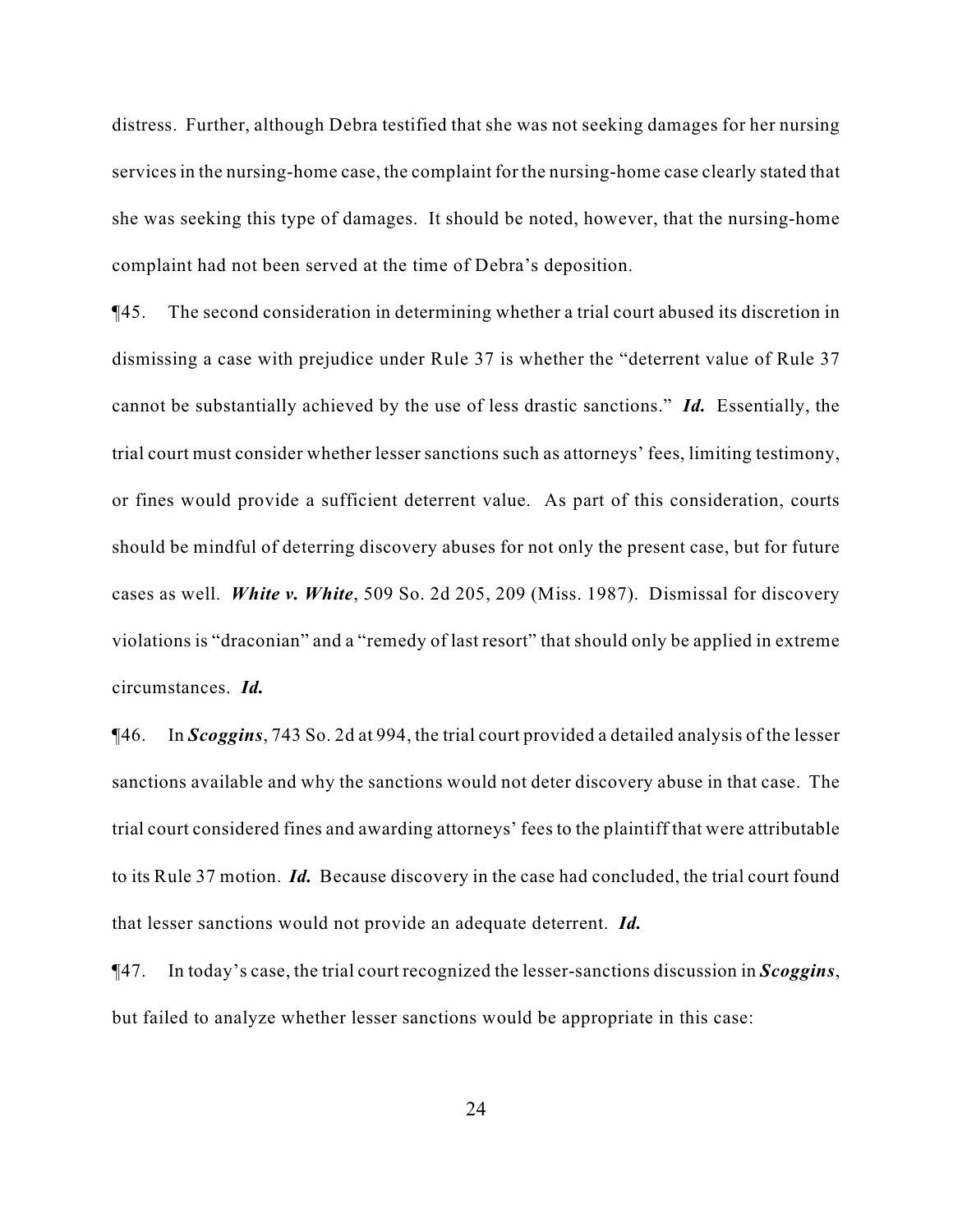The Court is cognizance [sic] of the fact the Supreme Court has mandated it impose the least restrictive sanction that will accomplish the purpose for which it is imposed. The Court has also considered the Supreme Court's discussion of simply allowing for vigorous cross-examination or imposing fees or reducing the verdict. As to imposing fees or reducing the verdict, the Supreme Court noted in *Scoggins*, the trial court properly found such a sanction creates several problems such as what to do if the defense obtains a verdict in its favor.

. . .

As stated *supra*, the Court is aware of the precedent set by the case law on this issue. Dismissal is an extreme sanction. However, the Court having carefully reviewed the pleadings and the transcript finds dismissal is appropriate in this action. As noted by the trial court in *Scoggins,* "the Court finds that perhaps the most compelling reason for granting the Defendant's motion is to redress an apparently deliberate attempt to subvert the judicial process."

Although the trial court stated that dismissal is "appropriate in this action" and discussed this

Court's holding in *Scoggins*, the reasoning behind this conclusion is totally absent. Levying the "death penalty" of discovery sanctions requires more than recognizing this Court's precedent with respect to these sanctions; the precedent must be applied to the facts of the present case.

¶48. The third factor to be considered is whether the other party's preparation for trial was substantially prejudiced. *Pierce*, 688 So. 2d at 1389. The Mississippi Defendants claim that they suffered prejudice in wasted litigation resources, through general frustration, and "reworking" their litigation strategy. The trial court's order does not address prejudice to the Mississippi Defendants. And at the hearing, the trial court stated that it was "not so concerned" with prejudice. *Pierce*, 688 So. 2d at 1391, recognized that there is not a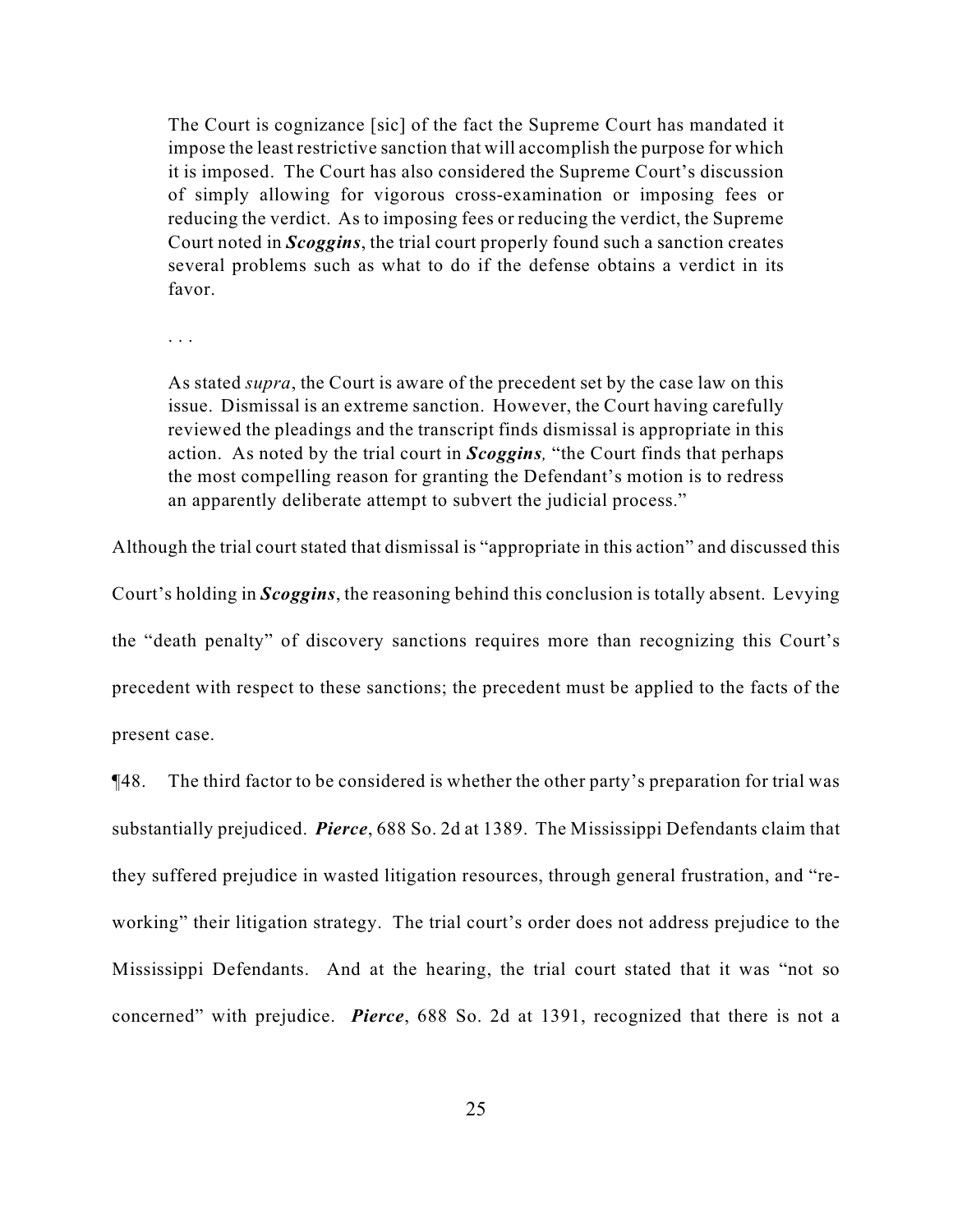requirement that the defendant be substantially prejudiced by the plaintiff's conduct. The court may, however, consider prejudice in determining whether a sanction is warranted. *Id.* ¶49. A party will likely suffer at least some prejudice in the case of incomplete or incorrect discovery responses. *See id.* at 1389 ("A false answer is in some ways worse than no answer [because] it misleads and confuses the party."). In today's case, however, discovery was still in its infancy. The Mississippi Defendants noticed the depositions of thirty-four expert witnesses, and only one expert deposition had occurred prior to the hearing on the motion to dismiss.

¶50. The final consideration is whether the "neglect is plainly attributable to an attorney rather than a blameless client, or when a party's simple negligence is grounded in confusion or sincere misunderstanding of the court's orders." *Id.* at 1389. The trial court did not specifically address this factor in his order dismissing the case. The Ashmores do not claim that the neglect is attributable to their attorney, but instead claim that the confusion stems from David not knowing that surgical clips were used during his heart surgery. Surgical clips were, in fact, placed near David's left knee during a heart surgery.

¶51. There are clear omissions and inconsistencies in the Ashmores' discovery responses and deposition testimony. And these omissions may warrant some type of sanction. *See Pierce*, 688 So. 2d at 1389. For the most part, however, the Ashmores either clarified omissions in their depositions or attempted to explain the inconsistencies – for example, Debra's testimony relating to David's heart problems and diabetes being exacerbated by his car-accident injuries.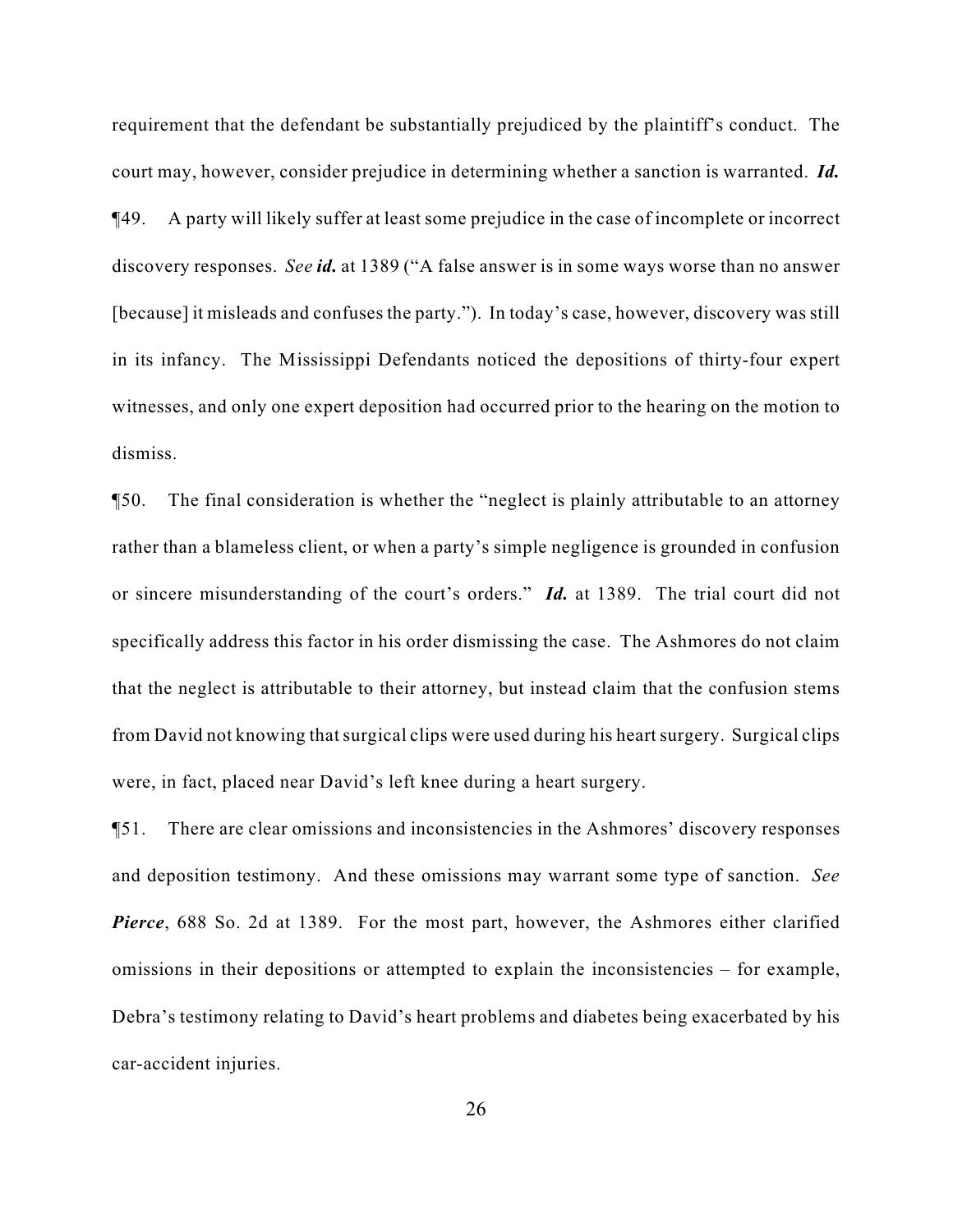¶52. Further, the facts of today's case are unique and distinguishable from *Pierce* and *Scoggins*. In those cases, there was no dispute as to whether the plaintiffs had willfully omitted information in discovery. The plaintiff in *Pierce*, 688 So. 2d at 1388, failed to disclose the existence of a witness, despite the case going through discovery and trial; but she did not contest the existence of the witness. And the plaintiff in *Scoggins*, 743 So. 2d at 997, did not disclose relevant medical history in both her interrogatory responses and deposition; but she simply rebutted the discovery-violation claim by stating that she had a poor memory. In the present case, actual disputes exist as to whether the Ashmores willfully concealed information. The parties disagree as to whether David had left-knee surgery prior to the accident. And the parties also contest the bases of David's disability.

¶53. Because of the particular facts of this case, I find that the trial court should have conducted a comprehensive hearing on the Mississippi Defendants' motion to dismiss. While counsel for each side provided argument on the motion, testimony from the Ashmores and further medical evidence would have aided in resolving the disputes discussed above. I recognize that an in-depth hearing is not required – or even necessary – in most cases. *See Allen v. Nat'l R.R. Passenger Corp.*, 934 So. 2d 1006, 1016 (Miss. 2006). But in today's case, this type of hearing is needed to fully analyze the issues presented by the Mississippi Defendants' motion to dismiss and the Ashmores' response to the motion, as well as to determine the appropriate sanction.

¶54. For this same reason, an order detailing the trial court's analysis for each *Pierce* factor is necessary in today's case. The trial court's order did not thoroughly address each of the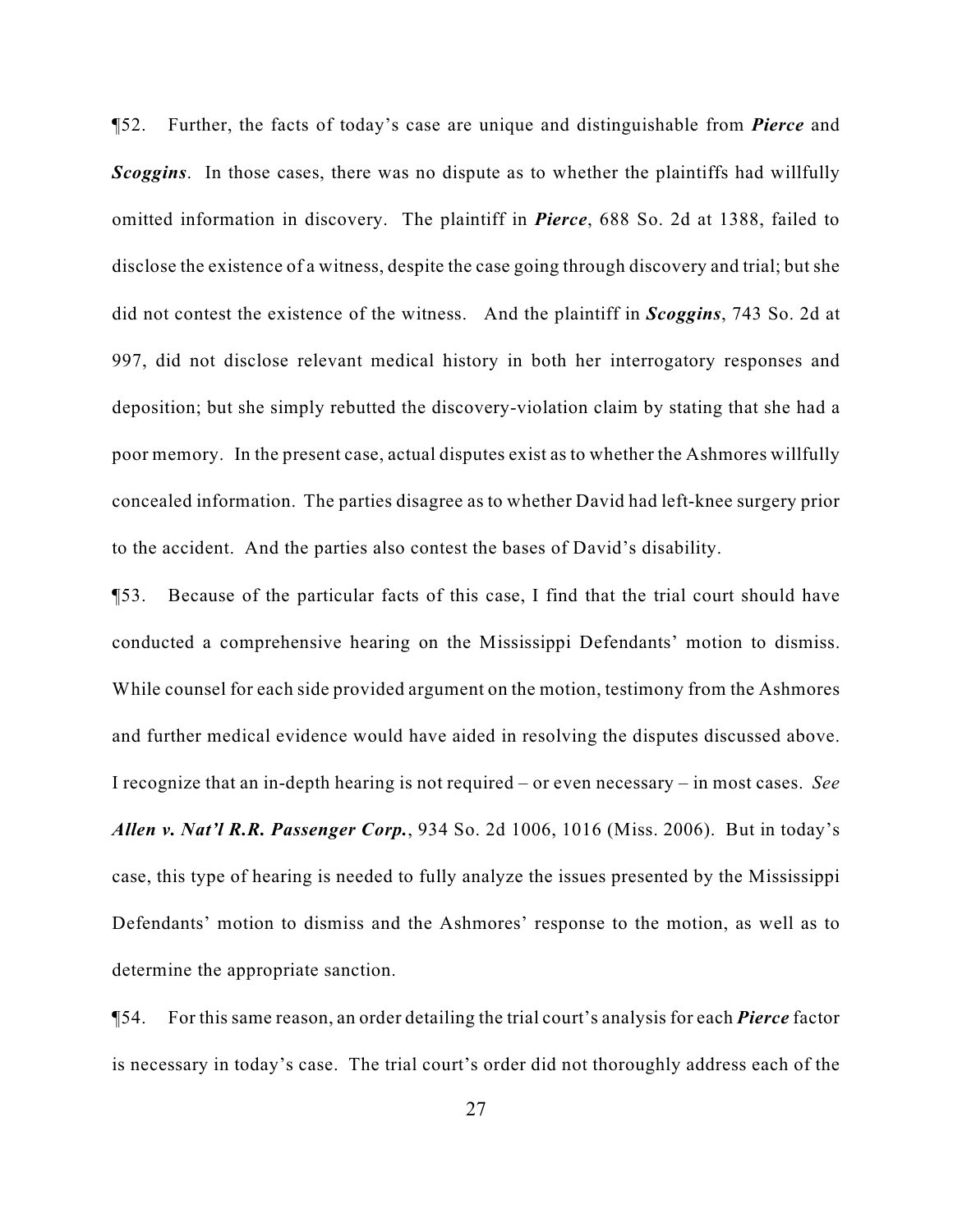four considerations. Again, I recognize that this type of analysis is not necessary for all Rule 37 motions. *See Smith v. Tougaloo Coll.*, 805 So. 2d 633, 640-41 (Miss. Ct. App. 2002). But the facts of today's case require it. For example, although the trial court's order cited the lesser-sanction analysis in *Scoggins*, the trial court did not address why lesser sanctions, such as costs associated with additional discovery or impeachment, would not provide a sufficient deterrent in today's case. Considering the discussion above, lesser sanctions may very well be appropriate; and a comprehensive hearing will likely aid in determining the proper sanction.

¶55. To be clear, considering the unique facts of today's case, I find that the trial court should have held a comprehensive hearing and entered a detailed order analyzing the *Pierce* factors. Contrary to the majority's assertion that I am "offering relief" for the Ashmores, I am simply ensuring that the trial court is compliant with this Court's directive in discovery sanction cases – that "the trial court should dismiss a cause of action for failure to comply with discovery *only under the most extreme circumstances*." *Pierce*, 688 So. 2d at 1388 (emphasis added); *Allen*, 934 So. 2d at 1008. This Court must "consider[] whether the [trial court's] decision was one of several reasonable ones which could have been made." *Id.* As discussed above, the unusual facts of today's case present questions as to whether this is one of the "most extreme circumstances" contemplated by this Court's precedent. As such, whether the trial court's decision was reasonable cannot be determined from the record. ¶56. For the reasons discussed above, I would reverse the trial court's judgment and

remand the case for proceedings consistent with this opinion.